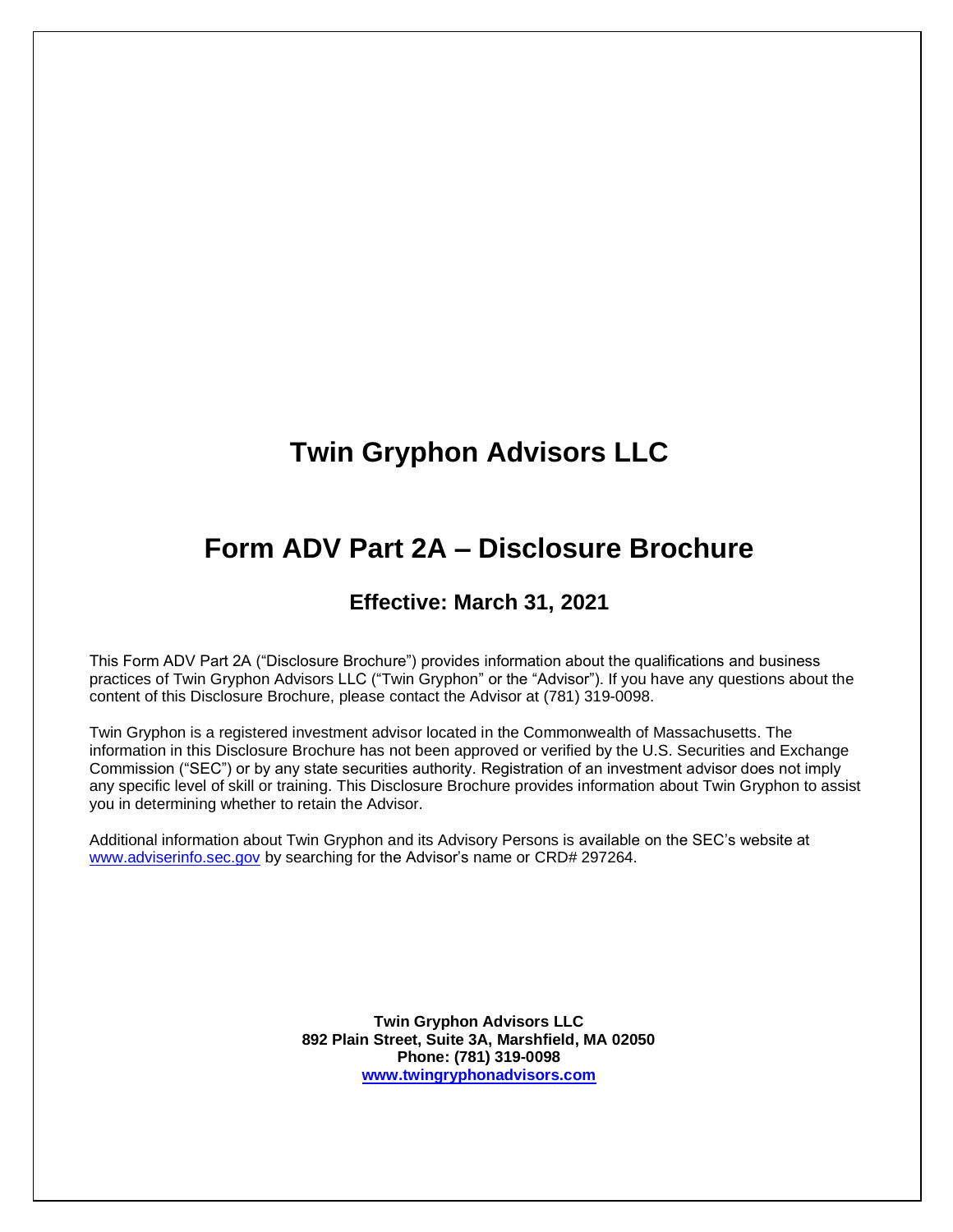# **Item 2 – Material Changes**

Form ADV 2 is divided into two parts: *Part 2A (the "Disclosure Brochure")* and *Part 2B (the "Brochure Supplement")*. The Disclosure Brochure provides information about a variety of topics relating to an Advisor's business practices and conflicts of interest. The Brochure Supplement provides information about the Advisory Persons of Twin Gryphon. For convenience, the Advisor has combined these documents into a single disclosure document.

Twin Gryphon believes that communication and transparency are the foundation of its relationship with Clients and will continually strive to provide you with complete and accurate information at all times. Twin Gryphon encourages all current and prospective clients to read this Disclosure Brochure and discuss any questions you may have with the Advisor.

#### Material Changes

There have been no material changes made to this Disclosure Brochure since the last filing and distribution to Clients.

#### Future Changes

From time to time, the Advisor may amend this Disclosure Brochure to reflect changes in our business practices, changes in regulations or routine annual updates as required by the securities regulators. This complete Disclosure Brochure or a Summary of Material Changes shall be provided to you annually and if a material change occurs.

At any time, you may view the current Disclosure Brochure on-line at the SEC's Investment Adviser Public Disclosure website at [www.adviserinfo.sec.gov](http://www.adviserinfo.sec.gov/) by searching with The Advisor's name or CRD# 297264. You may also request a copy of this Disclosure Brochure at any time, by contacting the Advisor at (781) 319-0098.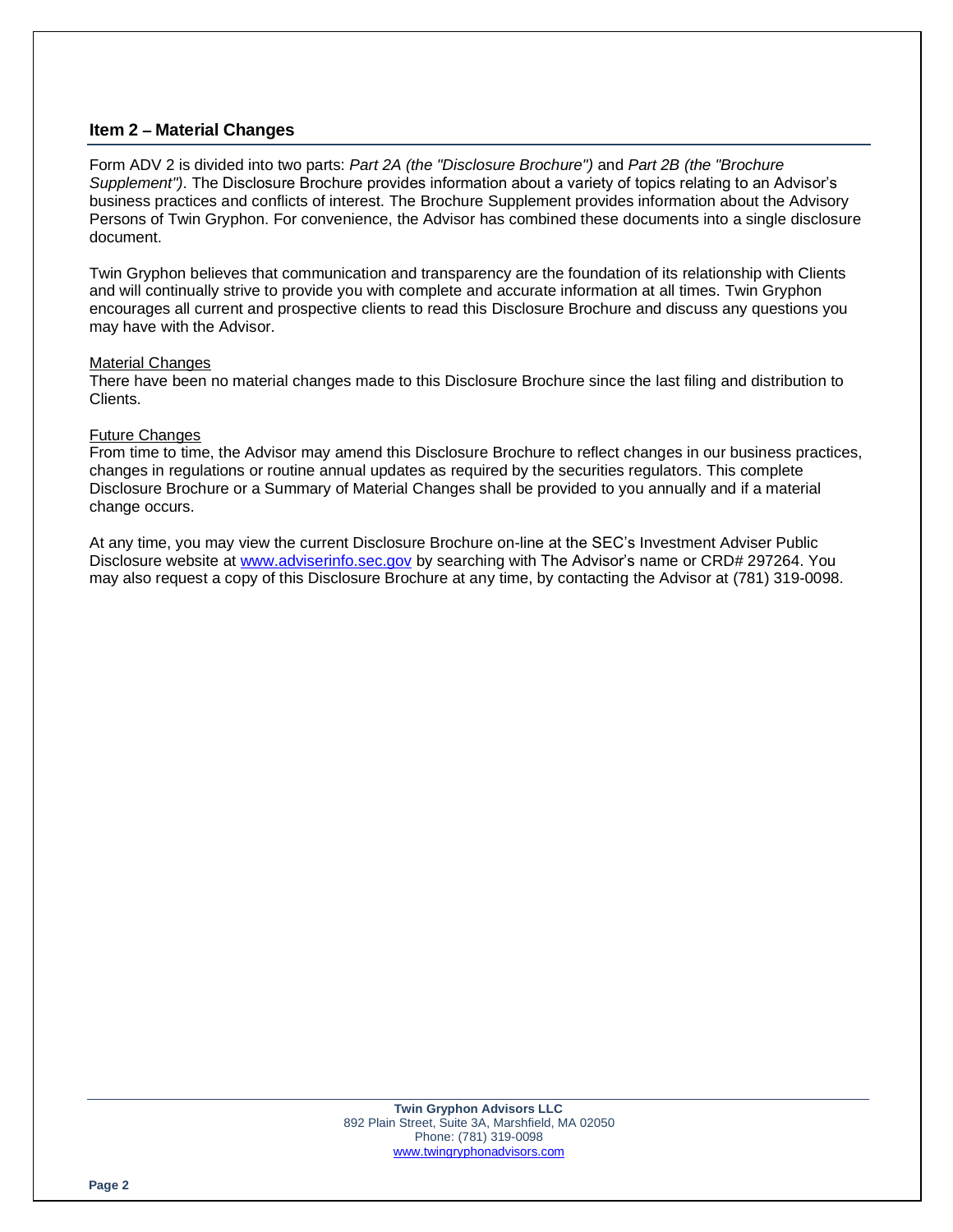**Item 3 – Table of Contents**

| Item 1 - Cover Page 1                                                                              |    |
|----------------------------------------------------------------------------------------------------|----|
| <b>Item 2 - Material Changes</b>                                                                   | 2  |
| <b>Item 3 - Table of Contents</b>                                                                  | 3  |
| <b>Item 4 - Advisory Services</b>                                                                  | 5  |
| A. Firm Information                                                                                | 5  |
| <b>B. Advisory Services Offered</b>                                                                | 5  |
| <b>C. Client Account Management</b>                                                                | 7  |
| <b>D. Wrap Fee Programs</b>                                                                        | 7  |
| <b>E. Assets Under Management</b>                                                                  | 7  |
| <b>Item 5 - Fees and Compensation</b>                                                              | 7  |
| <b>A. Fees for Advisory Services</b>                                                               | 7  |
| <b>B.</b> Fee Billing                                                                              | 8  |
| <b>C. Other Fees and Expenses</b>                                                                  | 9  |
| D. Advance Payment of Fees and Termination                                                         | 9  |
| <b>E. Compensation for Sales of Securities</b>                                                     | 10 |
| Item 6 - Performance-Based Fees and Side-By-Side Management                                        | 10 |
| <b>Item 7 - Types of Clients</b>                                                                   | 10 |
| Item 8 - Methods of Analysis, Investment Strategies and Risk of Loss                               | 12 |
| A. Methods of Analysis                                                                             | 12 |
| <b>B. Risk of Loss</b>                                                                             | 12 |
| <b>Item 9 - Disciplinary Information</b>                                                           | 14 |
| Item 10 - Other Financial Industry Activities and Affiliations                                     | 14 |
| Item 11 - Code of Ethics, Participation or Interest in Client Transactions and Personal<br>Trading | 14 |
| A. Code of Ethics                                                                                  | 14 |
| <b>B. Personal Trading with Material Interest</b>                                                  | 14 |
| C. Personal Trading in Same Securities as Clients                                                  | 15 |
| D. Personal Trading at Same Time as Client                                                         | 15 |
| <b>Item 12 - Brokerage Practices</b>                                                               | 15 |
| A. Recommendation of Custodian[s]                                                                  | 15 |
| <b>B. Aggregating and Allocating Trades</b>                                                        | 16 |
|                                                                                                    |    |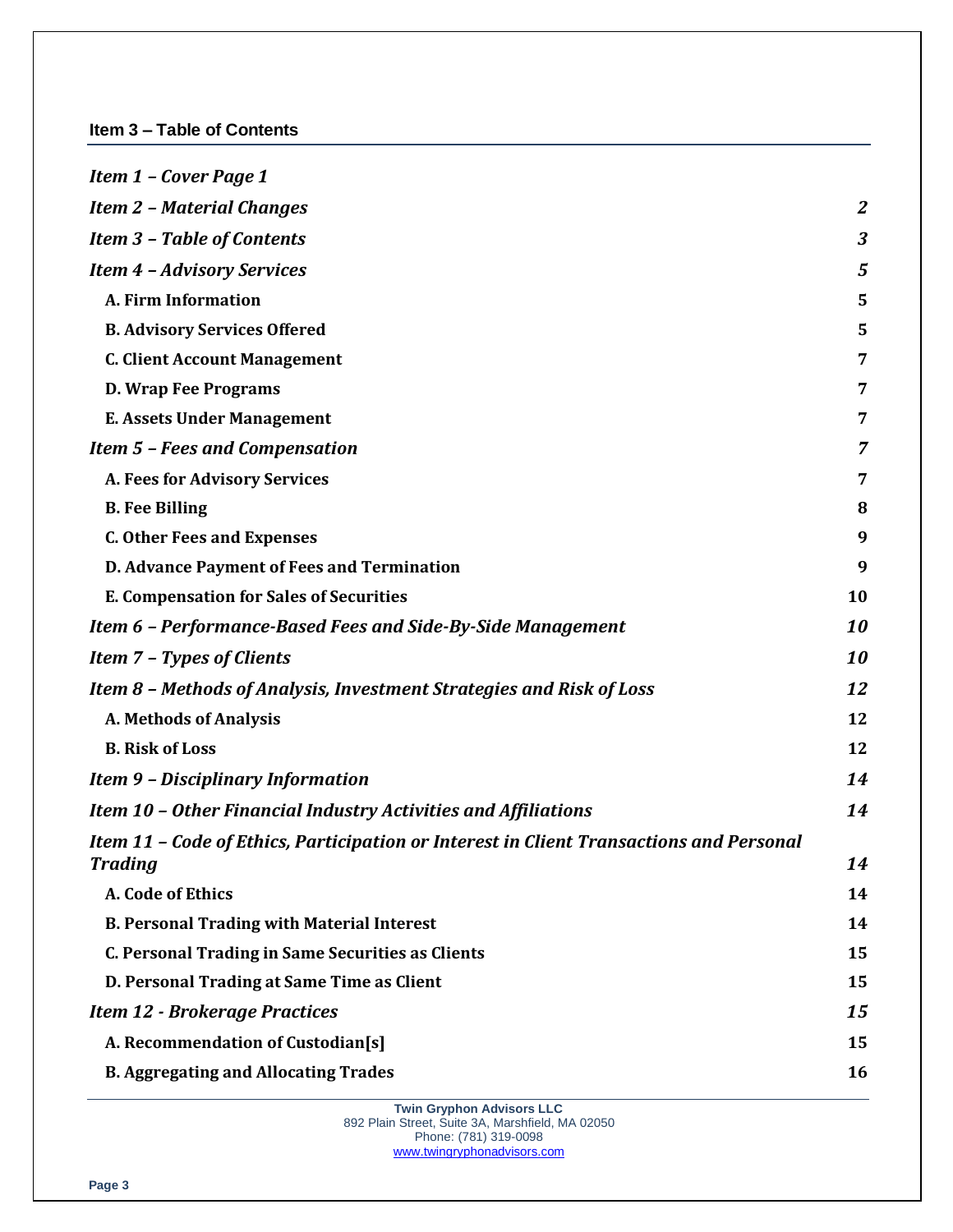| <b>Item 13 - Review of Accounts</b>                                         | 16        |
|-----------------------------------------------------------------------------|-----------|
| A. Frequency of Reviews                                                     | 16        |
| <b>B. Causes for Reviews</b>                                                | <b>16</b> |
| <b>C. Review Reports</b>                                                    | 17        |
| <b>Item 14 - Client Referrals and Other Compensation</b>                    | 17        |
|                                                                             |           |
| A. Compensation Received by Twin Gryphon                                    | 17        |
| <b>B. Client Referrals from Solicitors</b>                                  | 18        |
| Item 15 - Custody                                                           | 18        |
| <b>Item 16 - Investment Discretion</b>                                      | 18        |
| <b>Item 17 - Voting Client Securities</b>                                   | 18        |
| <b>Item 18 - Financial Information</b>                                      | 18        |
| <b>Item 19 - Requirements for State Registered Advisors</b>                 | 18        |
| A. Educational Background and Business Experience of Principal Officer      | 18        |
| <b>B. Other Business Activities of Principal Officer</b>                    | 19        |
| <b>C. Performance Fee Calculations</b>                                      | 19        |
| D. Disciplinary Information                                                 | 19        |
| E. Material Relationships with Issuers of Securities                        | 19        |
| <b>Form ADV Part 2B - Brochure Supplement</b>                               | 20        |
| Item 2 - Educational Background and Business Experience                     | 21        |
| Item 3 - Disciplinary Information                                           | 22        |
| Item 4 - Other Business Activities                                          | 22<br>22  |
| Item 5 - Additional Compensation<br>Item 6 - Supervision                    | 22        |
| Item 7 - Requirements for State Registered Advisors                         | 22        |
| <b>Form ADV Part 2B - Brochure Supplement</b>                               | 23        |
| Item 2 - Educational Background and Business Experience                     | 24        |
| Item 3 - Disciplinary Information                                           | 24        |
| Item 4 - Other Business Activities                                          | 24        |
| Item 5 - Additional Compensation                                            | 24        |
| Item 6 - Supervision<br>Item 7 - Requirements for State Registered Advisors | 25<br>25  |
|                                                                             |           |
| <b>Privacy Policy</b>                                                       | 26        |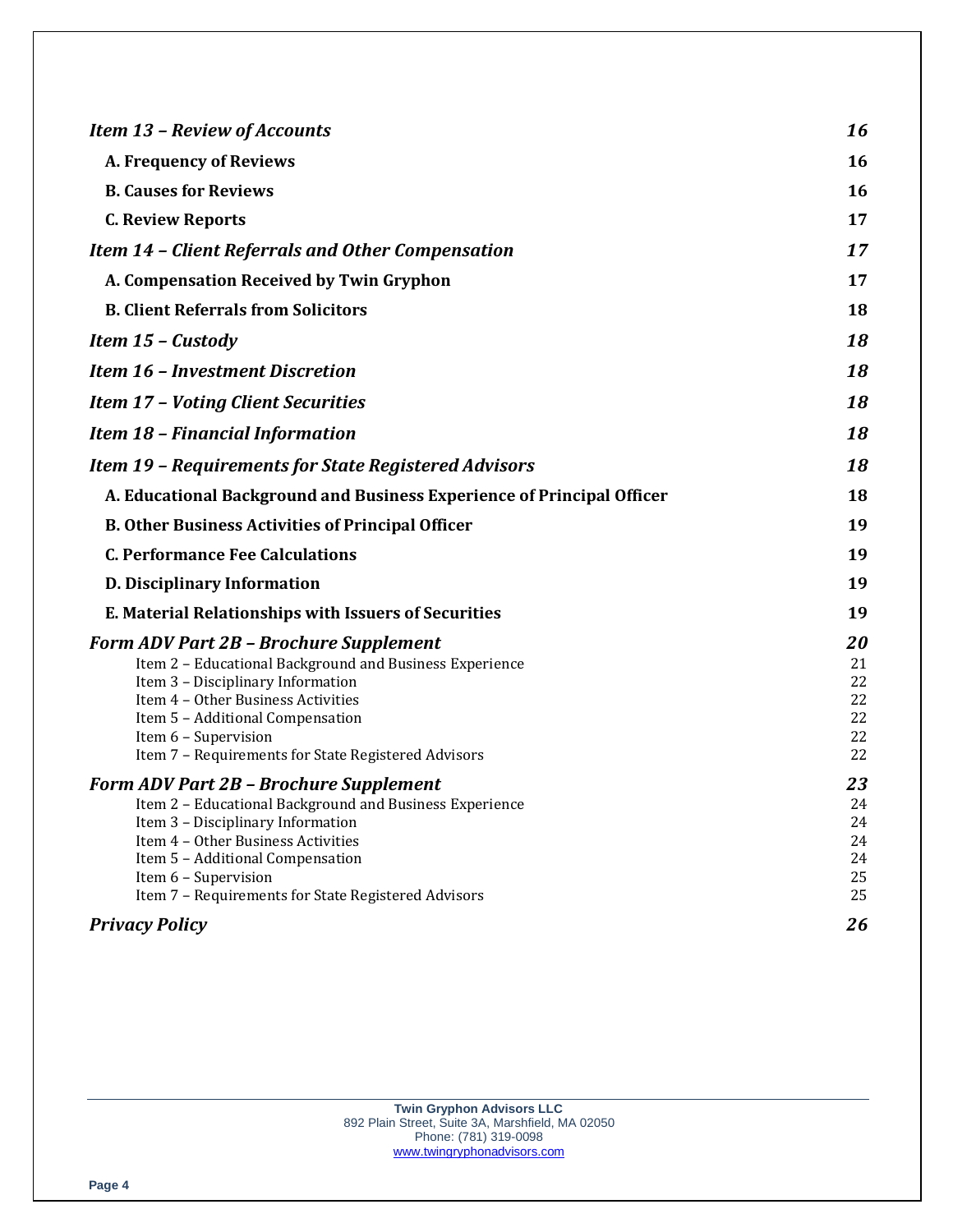# **Item 4 – Advisory Services**

#### **A. Firm Information**

Twin Gryphon Advisors LLC ("Twin Gryphon" or the "Advisor") is a registered investment advisor located in the Commonwealth of Massachusetts. The Advisor is organized as a limited liability company ("LLC") under the laws of the Commonwealth of Massachusetts. Twin Gryphon was formed in May 2018 and became a registered investment advisor in November 2018. Twin Gryphon is owned by Wellspring Financial Insurance Agency, Inc. and Timothy C. Withers. The Principal Officer of Twin Gryphon is Timothy C. Withers (President and Chief Compliance Officer).

This Disclosure Brochure provides information regarding the qualifications, business practices, and the advisory services provided by Twin Gryphon.

#### **B. Advisory Services Offered**

Twin Gryphon offers investment advisory services to individuals, high net worth individuals, trusts, estates, small businesses, retirement plans and a pooled investment vehicle (each referred to as a "Client").

The Advisor serves as a fiduciary to Clients, as defined under the applicable laws and regulations. As a fiduciary, the Advisor upholds a duty of loyalty, fairness and good faith towards each Client and seeks to mitigate potential conflicts of interest. Twin Gryphon's fiduciary commitment is further described in the Advisor's Code of Ethics. For more information regarding the Advisor's Code of Ethics, please see Item 11 - Code of Ethics, Participation or Interest in Client Transactions and Personal Trading.

#### Investment Management Services

Twin Gryphon provides discretionary investment management for its Clients. The Advisor provides customized investment management services, based on its internal investment management strategies. The Advisor works closely with each Client both initially and ongoing basis to assist them in achieving their investment goals and objectives. Twin Gryphon starts each Client engagement with a discovery process to determine what type of investment strategies to employ given the Client's financial situation and risk tolerance. Twin Gryphon will then construct a portfolio, based on its internal investment strategies, which may include individual equity securities, and/or exchange-traded funds ("ETFs"). The Advisor may employ proprietary funds, covered options, inverse ETFs and other types of investments for certain Clients, as appropriate for a particular Client's situation. For new Clients, the Advisor generally repositions the investment portfolio to align with its investment strategies. However, the Advisor may retain certain legacy investments based on portfolio fit and/or tax considerations. The Client will have the opportunity to place reasonable restrictions on the types of investments to be held in their respective portfolio, subject to acceptance by the Advisor.

Twin Gryphon's investment approaches employ both long-term and short-term investment philosophies. The Advisor may buy, sell or re-allocate positions based on its internal research and investment process. At times, the Advisor may recommend employing cash positions as a possible hedge against market movement. Twin Gryphon may recommend selling positions for reasons that include, but are not limited to, harvesting capital gains or losses, business or sector risk exposure to a specific security or class of securities, overvaluation or overweighting of the position[s] in the portfolio, change in risk tolerance of Client, generating cash to meet Client needs, or any risk deemed unacceptable for the Client's risk tolerance.

At no time will Twin Gryphon accept or maintain custody of a Client's funds or securities, except for authorized deduction of the Advisor's fees. All Client assets will be managed within their designated Account[s] at the Custodian, pursuant to the Client investment advisory agreement. Please see Item 12 – Brokerage Practices.

#### Financial Planning and Consulting Services

Twin Gryphon provides financial planning and consulting services to Clients, pursuant to a written financial planning or consulting agreement. For individuals and families, financial planning or consulting services may address one or more areas of need, including but not limited to, investment planning, retirement planning, personal savings, insurance needs, education savings and other areas of a Client's goals and objectives. For

**Twin Gryphon Advisors LLC** 892 Plain Street, Suite 3A, Marshfield, MA 02050 Phone: (781) 319-0098 [www.twingryphonadvisors.com](http://www.twingryphonadvisors.com/)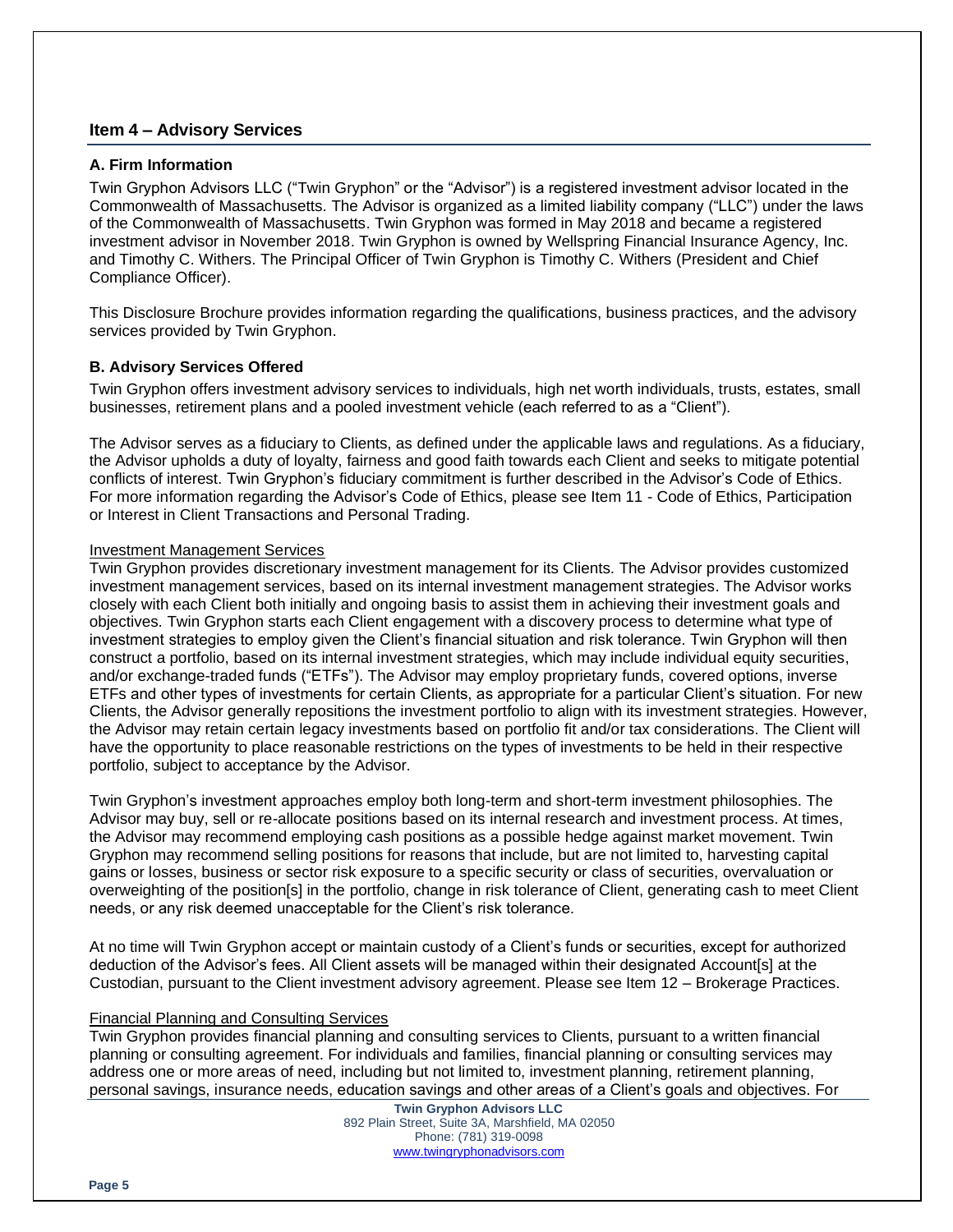businesses, financial planning or consulting services are tailored to the needs of business owners and may include the services listed above as well as financial consultations regarding business transactions, retirement plan strategies and other financial matters, depending on the business's goals and objectives.

Generally, financial plans and consultations include general recommendations for a course of activity or specific actions to be taken by the Client. For certain financial planning and consulting engagements, the Advisor will provide a written summary of the Client's financial situation, observations, and recommendations. For consulting or ad-hoc engagements, the Advisor may not provide a written summary. Plans or consultations are typically completed within six (6) months of contract date, assuming all information and documents requested are provided promptly. Twin Gryphon may also refer Clients to an accountant, attorney or other specialists, as appropriate for their unique situation.

Financial planning and consulting recommendations poses a conflict between the interests of the Advisor and the interests of the Client. For example, the Advisor has an incentive to recommend that Clients engage the Advisor for investment management services or to increase the level of investment assets with the Advisor, as it would increase the amount of advisory fees paid to the Advisor. Clients are not obligated to implement any recommendations made by the Advisor or maintain an ongoing relationship with the Advisor. If the Client elects to act on any of the recommendations made by the Advisor, the Client is under no obligation to implement the transaction through the Advisor.

#### Retirement Plan Advisory Services

Twin Gryphon provides retirement plan advisory services on behalf of the retirement plans (each a "Plan") and the company/sponsor (the "Plan Sponsor") and the individuals enrolled in a Plan (the "Plan Participant"). The Advisor's retirement plan advisory services are designed to assist the Plan Sponsor in meeting its fiduciary obligations to the Plan and its Plan Participants. Each engagement is customized based on the requirements set forth by the Plan Sponsor. The Advisor's services may include:

- Analysis of Retirement Platforms and Vendors
- Investment Policy Statement ("IPS") Design and Monitoring
- Investment Oversight (ERISA 3(21))
- Discretionary Investment Management (ERISA 3(38))
- Plan Participant Education
- Performance Reporting
- Ongoing Investment Recommendation and Assistance
- ERISA 404(c) Assistance

These services are provided by Twin Gryphon serving in the capacity as a fiduciary under the Employee Retirement Income Security Act of 1974, as amended ("ERISA"). In accordance with ERISA Section 408(b)(2), the Plan Sponsor is provided with a written description of Twin Gryphon's fiduciary status, the specific services to be rendered and all direct and indirect compensation the Advisor reasonably expects under the engagement.

#### Private Fund Advisor Services

The Advisor serves as the General Partner and investment manager to a pooled investment vehicle (the "Fund"). These services are detailed in the offering documents for the Fund, which include as applicable, operating agreements, private placement memorandum and/or term sheets, subscription agreements, separate disclosure documents, and all amendments thereto ("Offering Documents").

The Advisor manages the Fund based on the investment objectives, policies and guidelines as set forth in the Offering Documents and not in accordance with the individual needs or objectives of any particular investor therein. Each prospective investor interested in investing in the Fund is required to complete a subscription agreement in which the prospective investor attests as to whether or not such prospective investor meets the qualifications to invest in the Fund and further acknowledges and accepts the various risk factors associated with such an investment.

> **Twin Gryphon Advisors LLC** 892 Plain Street, Suite 3A, Marshfield, MA 02050 Phone: (781) 319-0098 [www.twingryphonadvisors.com](http://www.twingryphonadvisors.com/)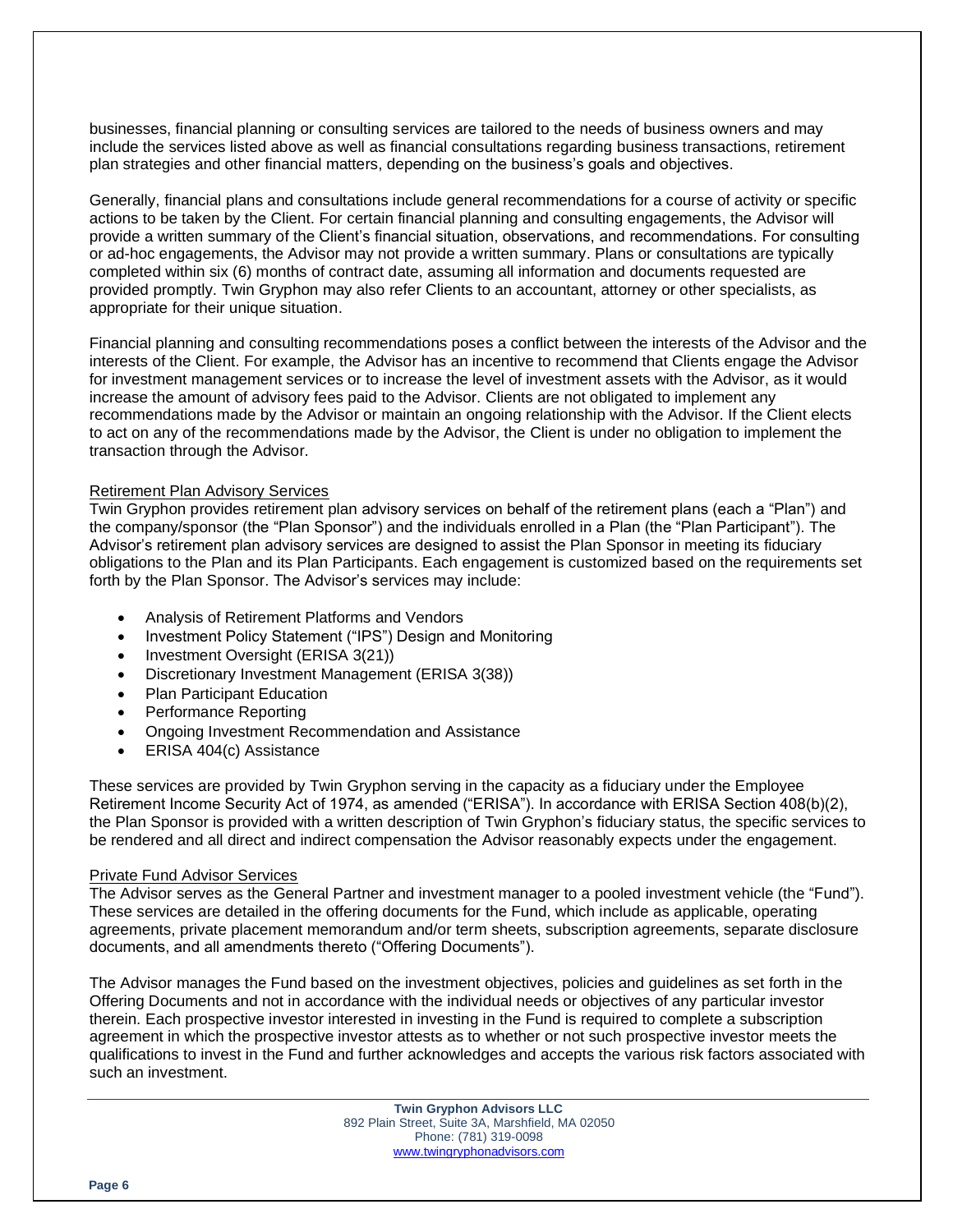In general, investors in the Fund are not permitted to impose restrictions or limitations. However, the Advisor may enter into side letter agreements with one or more investors that may alter, modify, or change the terms of interest held by investors. Certain types of side letters create a conflict of interest between the Advisor and the investors in the Fund, and/or between investors themselves.

# *For more detailed information on investment objectives, policies and guidelines, please refer to the Fund's Offering Documents.*

# **C. Client Account Management**

Prior to engaging Twin Gryphon to provide investment advisory services, each Client is required to enter into one or more agreements with the Advisor that define the terms, conditions, authority and responsibilities of the Advisor and the Client. These services may include:

- Establishing an Investment Strategy Twin Gryphon, in connection with the Client, will develop an investment strategy that seeks to achieve the Client's goals and objective
- Asset Allocation Twin Gryphon will develop a strategic asset allocation that is targeted to meet the investment objectives, time horizon, financial situation and tolerance for risk for each Client.
- Portfolio Construction Twin Gryphon will develop a portfolio for the Client that is intended to meet the stated goals and objectives of the Client.
- Investment Management and Supervision Twin Gryphon will provide investment management and ongoing oversight of the Client's investment portfolio.

# **D. Wrap Fee Programs**

Twin Gryphon does not manage or place Client assets into a wrap fee program. Investment management services are provided directly by Twin Gryphon.

#### **E. Assets Under Management**

As of March 12, 2021, Twin Gryphon manages \$97,444,232 in Client assets, \$75,851,272 of which are managed on a discretionary basis and \$21,592,960 on a non–discretionary basis. Clients may request more current information at any time by contacting the Advisor.

# **Item 5 – Fees and Compensation**

The following paragraphs detail the fee structure and compensation methodology for services provided by the Advisor. Each Client engaging the Advisor for services described herein shall be required to enter into one or more written agreements with the Advisor that defines the terms of the engagement.

# **A. Fees for Advisory Services**

#### Investment Management Services

Investment advisory fees are paid quarterly, in advance of each calendar quarter, pursuant to the terms of the agreement. Investment advisory fees range from 0.50% to 2.00% annually, based on several factors, including: the investment strategies employed, the overall complexity of the services to be provided, the level of assets to be managed, and the overall relationship with the Advisor. Relationships with multiple objectives, specific reporting requirements, small account balances, portfolio restrictions and other complexities may be charged a higher fee.

The investment advisory fee is calculated quarterly based on the market value of assets under management at the end of the prior calendar quarter. The investment advisory fee in the first quarter of service is prorated from the inception date of the account[s] to the end of the first quarter. Fees may be negotiable at the sole discretion of the Advisor. The Client's fees will also take into consideration the aggregate assets under management with the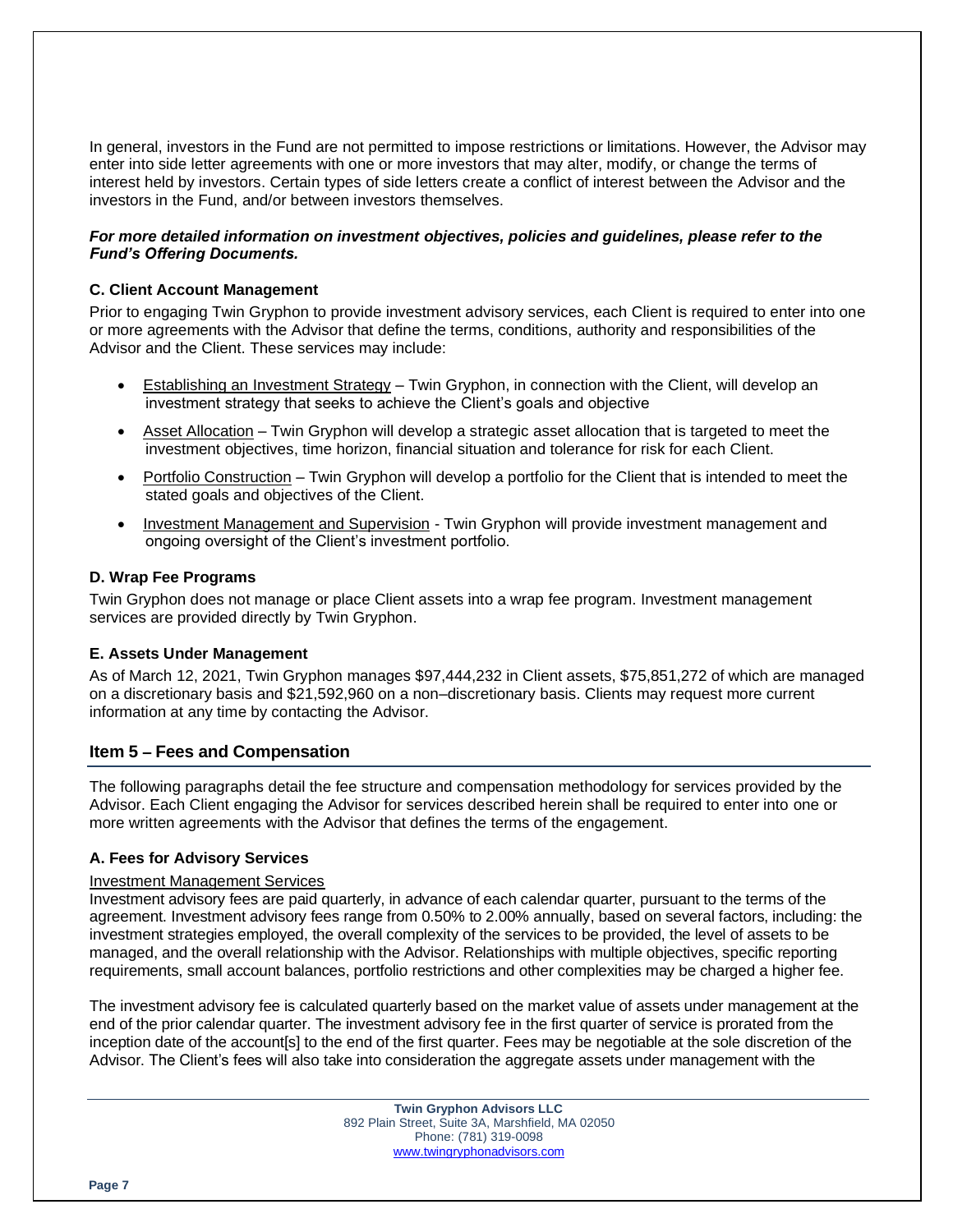Advisor. All securities held in accounts managed by Twin Gryphon will be independently valued by the Custodian. Twin Gryphon will not have the authority or responsibility to value portfolio securities.

The Advisor's fee is exclusive of, and in addition to any applicable securities transaction and custody fees, and other related costs and expenses described in Item 5.C below, which may be incurred by the Client. However, the Advisor shall not receive any portion of these commissions, fees, and costs.

#### Financial Planning and Consulting Services

Twin Gryphon offers financial planning and consulting services either on an hourly basis or a fixed engagement fee. Hourly engagements are billed at rate of up to \$500 per hour. Fixed fee and ongoing retainer agreements are based on the expected effort and duration. For fixed project fee engagements, the fee is based on the expected number of hours to complete the engagement at the Advisor's hourly rate. Ongoing retainer engagements are based on the expected number of hours per month at the Advisor's hourly rate. Fees may be negotiable at the sole discretion of the Advisor based on the nature and complexity of the services to be provided and the overall relationship with the Advisor. An estimate for total hours and/or total costs will be provided to the Client prior to engaging for these services.

#### Retirement Plan Advisory Services

Fees for retirement plan advisory services are charged an asset-based fee, billed at an annual rate, of up to 0.50%. Fees are negotiable depending on the size and complexity of the Plan. Fees in the first quarter of the engagement are prorated from the effective date of the agreement to the end of the first quarter.

#### Private Fund Advisor Services

The Advisor, as the general partner of the Fund, will receive from the Fund a management fee with respect to each capital account, payable quarterly in advance. The fee with respect to each capital account will be in an amount equal to 0.25% of each investor's capital account at the beginning of each quarter (1.0% annually). *For more detailed information on the fees and compensation received by the Advisor and its affiliates, please refer to the respective Fund's Offering Documents.* 

#### **B. Fee Billing**

#### Investment Management Services

Investment advisory fees are calculated by the Advisor or its delegate and deducted from the Client's account[s] at the Custodian. The Advisor shall send an invoice to the Custodian indicating the amount of the fees to be deducted from the Client's account[s] at the beginning of the respective calendar quarter. The amount due is calculated by applying the quartelry rate (annual rate divided by 4) to the total assets under management with Twin Gryphon at the end of the prior calendar quarter. Clients will be provided with a statement, at least quarterly, from the Custodian reflecting deduction of the investment advisory fee. In addition, the Advisor will provide the Client a report itemizing the fee, including the calculation period covered by the fee, the account value and the methodology used to calculate the fee. Clients are urged to also review and compare the statement provided by the Advisor to the brokerage statement from the Custodian, as the Custodian does not perform a verification of fees. Clients provide written authorization permitting advisory fees to be deducted by Twin Gryphon to be paid directly from their account[s] held by the Custodian as part of the investment advisory agreement and separate account forms provided by the Custodian.

#### Financial Planning and Consulting Services

Financial planning or consulting fees may be invoiced up to fifty percent (50%) of the expected total fee upon execution of the financial planning agreement. The balance shall be invoiced upon completion of the agreed upon deliverable[s].

#### Retirement Plan Advisory Services

Fees are typically deducted from the assets of the Plan at the end of each calendar quarter, based on the market values in each Plan Participant's account at the end of the quarter. Fees may also be directly invoiced to the Plan Sponsor upon request.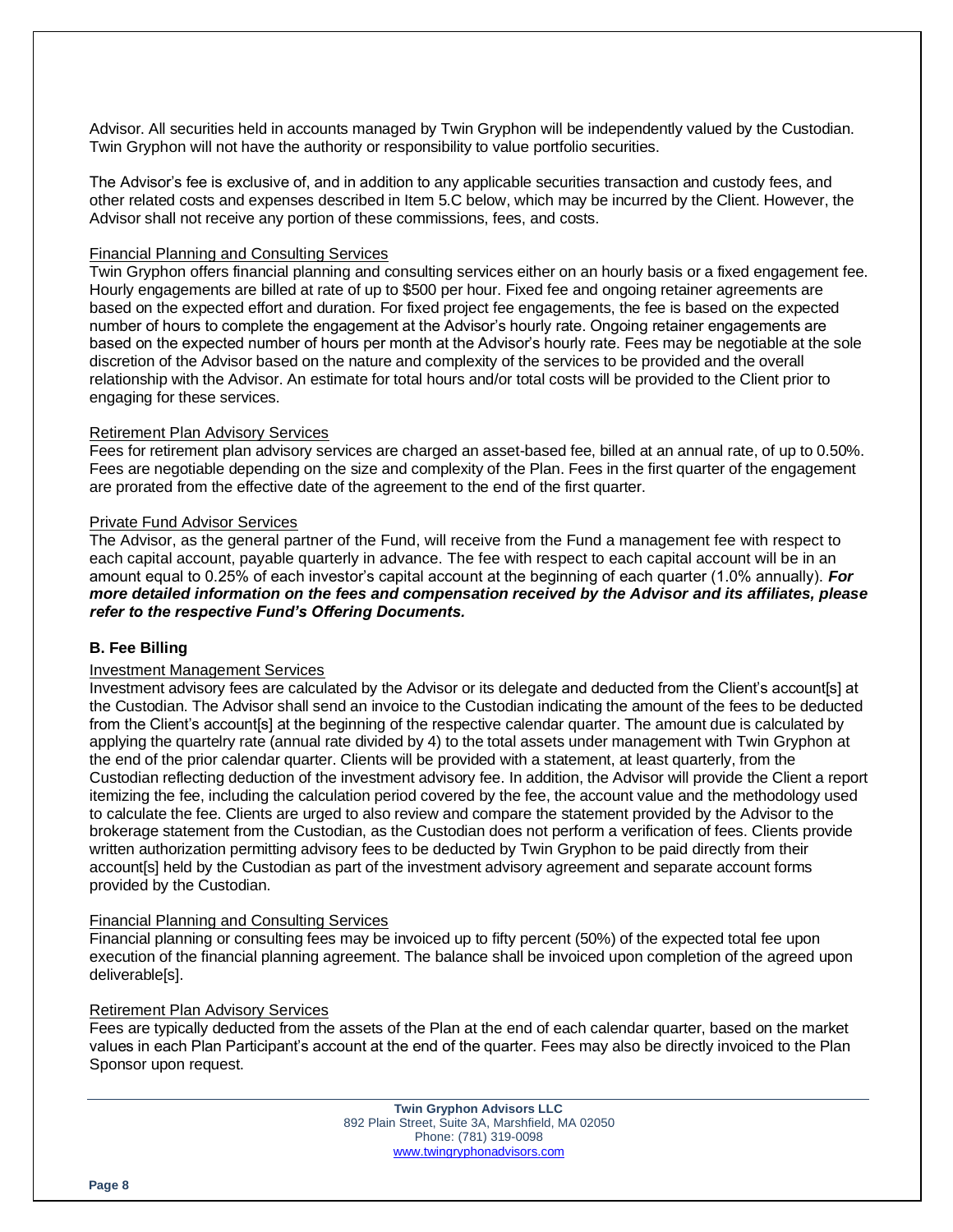# Private Fund Advisor Services

The amount due to the Advisor for management of the Funds is calculated by applying the quarterly rate (annual rate divided by the number of days in the year, multiplied by the number of days in the quarter) to the net invested capital or net asset value, pursuant to Offering Documents. *For more detailed information on the fee methodology, please refer to the respective Fund's Offering Documents.* 

# **C. Other Fees and Expenses**

Clients may incur certain fees or charges imposed by third parties, other than Twin Gryphon, in connection with investments made on behalf of the Client's account[s]. The Client is responsible for all securities execution and custody fees charged by the Custodian, if applicable. The Advisor's recommended custodian does not charge securities transaction fees for ETF and equity trades in Client accounts, but typically charges for mutual funds and other types of investments. The fees charged by Twin Gryphon are separate and distinct from these custody and execution fees.

In addition, all fees paid to Twin Gryphon for investment advisory services are separate and distinct from the expenses charged by mutual funds and ETFs to their shareholders, if applicable. These fees and expenses are described in each fund's prospectus. These fees and expenses will generally be used to pay management fees for the funds, other fund expenses, account administration (e.g., custody, brokerage and account reporting), and a possible distribution fee. A Client may be able to invest in these products directly, without the services of Twin Gryphon, but would not receive the services provided by Twin Gryphon which are designed, among other things, to assist the Client in determining which products or services are most appropriate for each Client's financial situation and objectives. Accordingly, the Client should review both the fees charged by the fund[s] and the fees charged by Twin Gryphon to fully understand the total fees to be paid. Please refer to Item 12 – Brokerage Practices for additional information.

# Private Fund Advisor Services

Investors in the Funds may incur certain fees or charges imposed by third parties, in connection with investments made on behalf of the Funds. The Fund [and indirectly investors] will bear all costs and expenses related to its investments and its operations, including, without limitation, brokerage and other transaction costs, clearing and settlement charges, interest and commitment fees on debit balances or borrowings, borrowing charges on securities sold short, costs of any liability insurance obtained on behalf of the Partnership, custody fees, costs of any litigation or investigation involving the Fund's activities, the fees and expenses of professionals providing services to the Fund, including legal, audit, accounting, tax and administration, and the costs of reporting and providing information to investors. **Additional details regarding fees are included the Funds' Offering Documents.**

# **D. Advance Payment of Fees and Termination**

#### Investment Management Services

Twin Gryphon may be compensated for its investment management services in advance of the quarter in which services are rendered. Either party may terminate the investment advisory agreement, at any time, by providing advance written notice to the other party. The Client may also terminate the investment advisory agreement within five (5) business days of signing the Advisor's agreement at no cost to the Client. After the five-day period, the Client will incur charges for bona fide advisory services rendered to the point of termination and such fees will be due and payable by the Client. Upon termination, the Advisor will refund any unearned, prepaid investment advisory fees from the effective date of termination to the end of the quarter. The Client's investment advisory agreement with the Advisor is non-transferable without the Client's prior consent.

#### Financial Planning and Consulting Services

Twin Gryphon may be partially compensated for its financial planning or consulting services. Either party may terminate the financial planning or consulting agreement by providing advance written notice to the other party. The Client may also terminate the financial planning agreement within five (5) business days of signing the Advisor's agreement at no cost to the Client. After the five-day period, the Client will incur charges for bona fide advisory services rendered to the point of termination and such fees will be due and payable by the Client. Upon termination,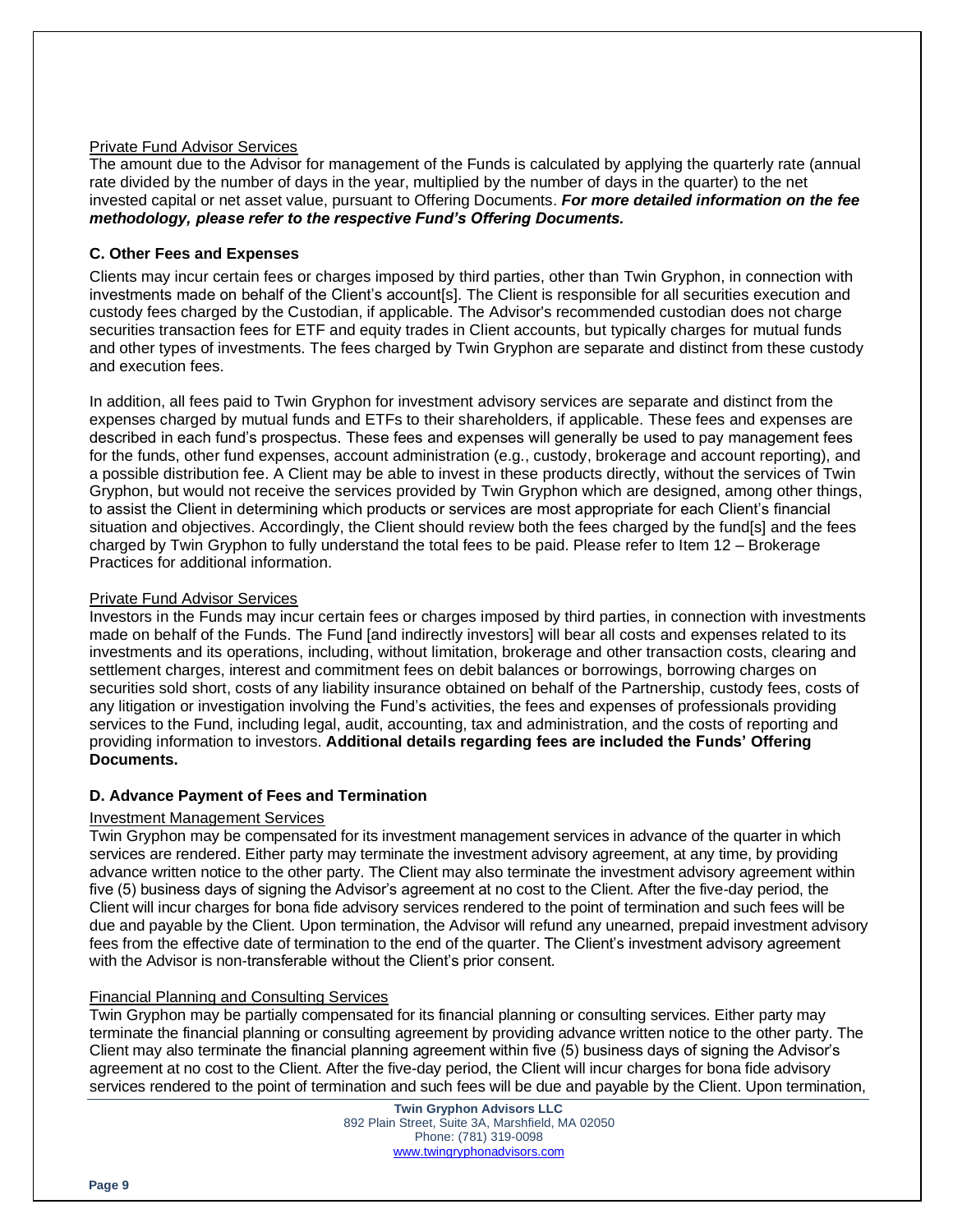the Client shall be billed for costs incurred through the effective date of termination. For hourly engagements, fees due are based on the actual hours completed on the planning project times the contractual hourly rate. For fixed project fee engagements, fees due are based on the percentage of the engagement scope completed by the Advisor. For ongoing planning or consulting engagements, fees are pro-rated for the hours worked during the current month. Upon termination, the Advisor will refund any unearned, prepaid planning fees from the effective date of termination. The Client's financial planning agreement with the Advisor is non-transferable without the Client's prior approval.

#### Retirement Plan Advisory Services

Twin Gryphon is compensated for its retirement plan advisory services at the end of the quarter in which services are rendered. Either party may terminate the retirement plan advisory agreement, at any time, by providing advance written notice to the other party. The Client shall be responsible for retirement plan advisory fees up to and including the effective date of termination. The Client's retirement plan advisory agreement with the Advisor is non-transferable without the Client's written consent.

#### Private Fund Advisor Services

The Advisor is compensated in advance of the quarter in which private fund services are rendered. Generally, each investor may withdraw all or part of its capital account as of the last day of a calendar quarter by providing the Advisor with written notice at least ninety (90) days prior to such day, provided however that no investor may make a withdrawal until after the first anniversary of their initial capital contribution If an investor withdraws from a Fund, the Advisor will refund any unearned portion of any advance payment back to the Fund. *For more detailed information on the fees and compensation received by the Advisor and its affiliates, please refer to the respective Fund's Offering Documents.* 

# **E. Compensation for Sales of Securities**

Twin Gryphon does not receive securities commissions or any compensation for securities transactions in a Client's account[s]. other than the investment advisory fees noted above.

Mr. Withers is also licensed as independent insurance professional with the Commonwealth of Massachusetts Division of Insurance and other states. Insurance business is conducted through Wellspring Financial Insurance Agency, Inc ("Wellspring"). Wellspring and Mr. Withers may earn commission-based compensation for implementation of insurance products, if implemented through Wellspring. Insurance commissions earned by Mr. Withers/Wellspring are separate and in addition to the advisory fees charged by Twin Gryphon. This presents a conflict of interest as Mr. Withers has an economic incentive to recommend insurance products to the Client. The Client is never under any obligation, contractually or otherwise, to purchase insurance products through Wellspring. Please see Item 10 - Other Financial Industry Activities and Affiliations.

# **Item 6 – Performance-Based Fees and Side-By-Side Management**

Twin Gryphon does not charge performance-based fees for its investment advisory services. The fees charged by Twin Gryphon are as described in Item 5 above and are not based upon the capital appreciation of the funds or securities held by any Client. Additionally, the Advisor manages a proprietary Fund. Such a recommendation to invest in a Fund would be preceded by an assessment by the Advisor as to the suitability and appropriateness of such an investment, relative to other similar investments. Twin Gryphon does not charge an additional management fee for investments in the Funds. Additionally, Twin Gryphon has adopted a number of compliance policies and procedures, including a Code of Ethics and a Compliance Manual which includes trade allocation policies that seek to ensure that investment opportunities are allocated fairly amongst clients.

# **Item 7 – Types of Clients**

Twin Gryphon offers investment advisory services to individuals, high net worth individuals, trusts, estates, and small businesses. Twin Gryphon generally does not impose a minimum size for establishing a relationship.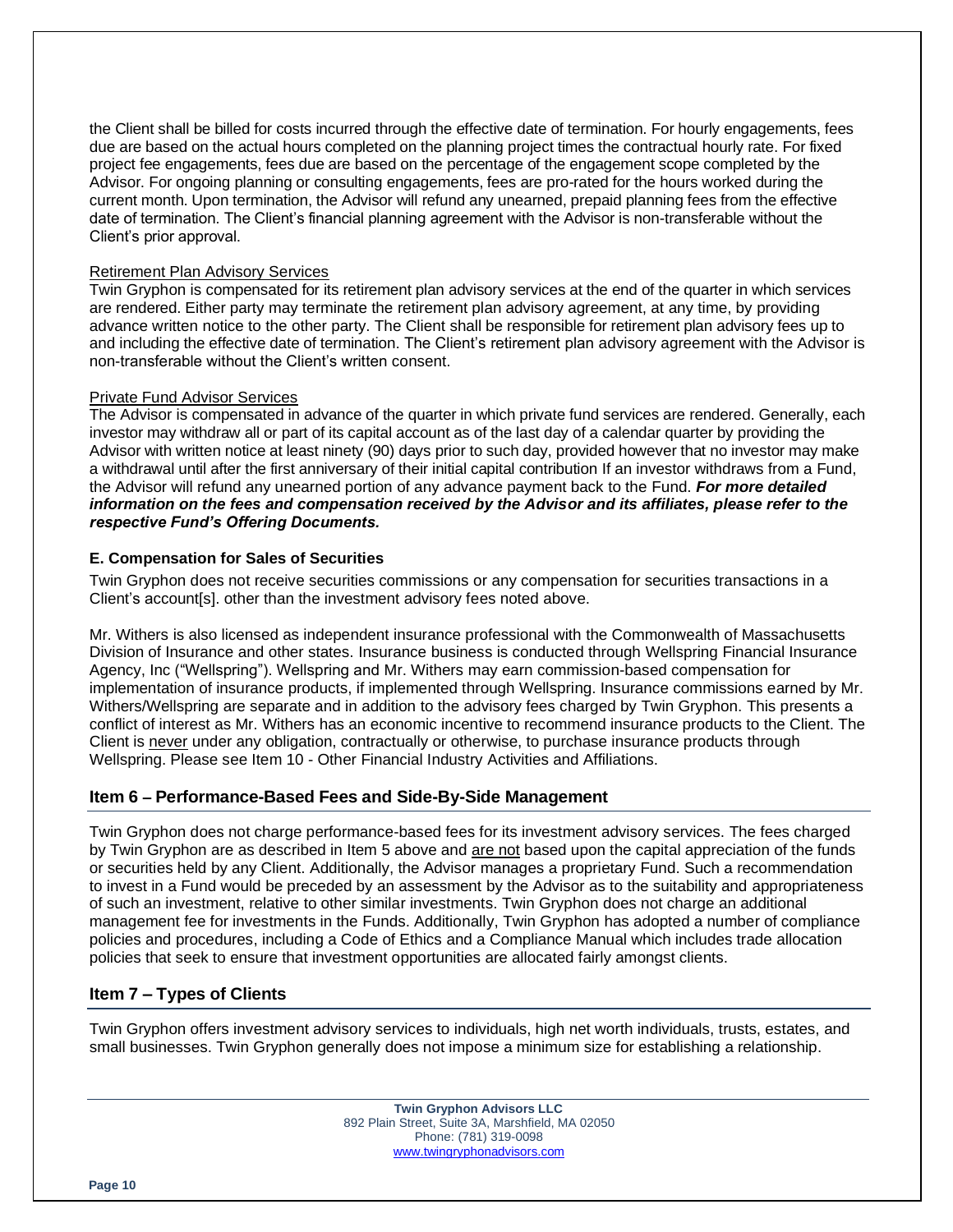#### Private Fund Advisor Services

The Advisor also offers investment advisory services to the Fund. The Fund has a minimum investment amount of \$150,000.

Generally, the investors in the Funds meet the definition of "accredited investor" as defined in the Securities Act of 1933 and "qualified client" as defined in the Advisers Act. The various requirements for investing in a Fund, including the minimum investment size, are set forth in each Fund's Offering Documents. The Advisor has the ability, in its sole discretion, to permit commitments below the minimum amounts set forth in the Offering Documents.

*Who is a "Qualified Client"? –* Rule 205-3(d)(1) of the Adviser's Act defines a "Qualified Client" as:

- I. A natural person who, or a company that, immediately after entering into the contract has at least \$1,000,000 under the management of the investment advisor;
- II. A natural person who, or a company that, the investment advisor entering into the contract (and any person acting on his behalf) reasonably believes, immediately prior to entering into the contract, either:
	- a. Has a net worth (together, in the case of a natural person, with assets held jointly with a spouse) of more than \$2,100,000.
	- b. Is a qualified purchaser as defined in section 2(a)(51)(A) of the Investment Company Act of 1940 (15 U.S.C. 80a-2(a)(51)(A)) at the time the contract is entered into; or
- III. A natural person who immediately prior to entering into the contract is:
	- a. An executive officer, director, trustee, general partner, or person serving in a similar capacity, of the investment adviser; or
	- b. An employee of the investment adviser (other than an employee performing solely clerical, secretarial or administrative functions with regard to the investment adviser) who, in connection with his or her regular functions or duties, participates in the investment activities of such investment adviser, provided that such employee has been performing such functions and duties for or on behalf of the investment adviser, or substantially similar functions or duties for or on behalf of another company for at least 12 months.

*Who is an "Accredited Investor"? –* Rule 501 of the Securities Act defines an "Accredited Investor" as any person who comes within any of the following categories, or who the issuer reasonably believes comes within any of the following categories, at the time of the sale of the securities to that person:

- I. Any bank as defined in section 3(a)(2) of the Act, or any savings and loan association or other institution as defined in section 3(a)(5)(A) of the Act whether acting in its individual or fiduciary capacity; any broker or dealer registered pursuant to section 15 of the Securities Exchange Act of 1934; any insurance company as defined in section 2(a)(13) of the Act; any investment company registered under the Investment Company Act of 1940 or a business development company as defined in section 2(a)(48) of that Act; any Small Business Investment Company licensed by the U.S. Small Business Administration under section 301(c) or (d) of the Small Business Investment Act of 1958; any plan established and maintained by a state, its political subdivisions, or any agency or instrumentality of a state or its political subdivisions, for the benefit of its employees, if such plan has total assets in excess of \$5,000,000; any employee benefit plan within the meaning of the Employee Retirement Income Security Act of 1974 if the investment decision is made by a plan fiduciary, as defined in section 3(21) of such act, which is either a bank, savings and loan association, insurance company, or registered investment adviser, or if the employee benefit plan has total assets in excess of \$5,000,000 or, if a self-directed plan, with investment decisions made solely by persons that are accredited investors;
- II. Any private business development company as defined in section  $202(a)(22)$  of the Investment Advisers Act of 1940;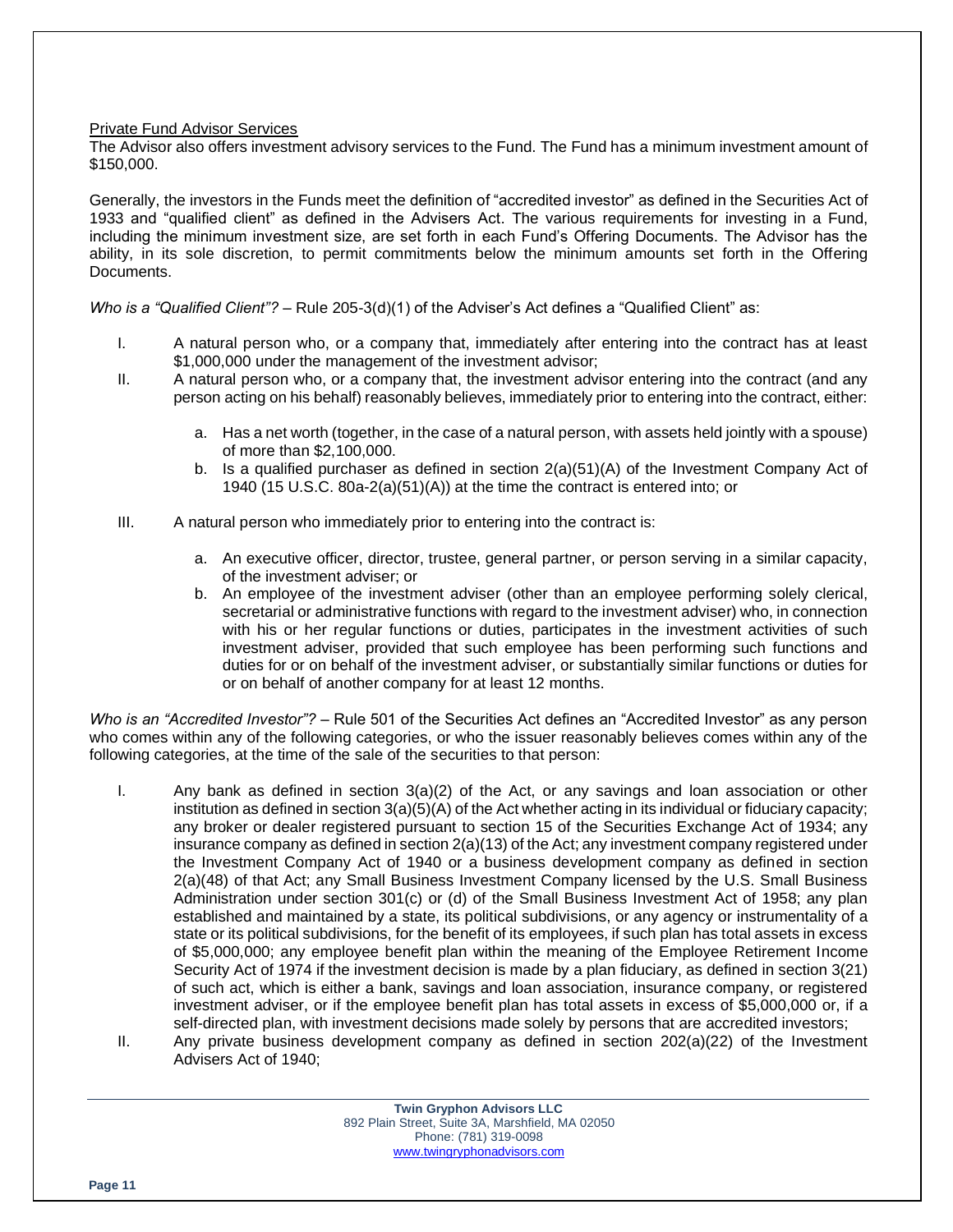- III. Any organization described in section 501(c)(3) of the Internal Revenue Code, corporation, Massachusetts or similar business trust, or partnership, not formed for the specific purpose of acquiring the securities offered, with total assets in excess of \$5,000,000;
- IV. Any director, executive officer, or general partner of the issuer of the securities being offered or sold, or any director, executive officer, or general partner of a general partner of that issuer;
- V. Any natural person whose individual net worth, or joint net worth with that person's spouse, exceeds \$1,000,000;
- VI. Any natural person who had an individual income in excess of \$200,000 in each of the two most recent years or joint income with that person's spouse in excess of \$300,000 in each of those years and has a reasonable expectation of reaching the same income level in the current year;
- VII. Any trust, with total assets in excess of \$5,000,000, not formed for the specific purpose of acquiring the securities offered, whose purchase is directed by a sophisticated person as described in §230.506(b)(2)(ii); and
- VIII. Any entity in which all of the equity owners are accredited investors.

# **Item 8 – Methods of Analysis, Investment Strategies and Risk of Loss**

# **A. Methods of Analysis**

Twin Gryphon employs its internal research and analysis methods in developing and implementing investment strategies. Internal research and analysis from Twin Gryphon is augmented from numerous sources, including financial media companies, third-party research materials, Internet sources, and review of company activities, including annual reports, prospectuses, press releases and research prepared by others. Please see Item 8.B. for risks associated with the Advisor's investment strategies as well as general risks of investing.

As noted above, Twin Gryphon generally employs a long-term investment strategy for its Clients, as consistent with their financial goals. Twin Gryphon will typically hold all or a portion of a security for more than a year, but may hold for shorter periods for the purpose of rebalancing a portfolio or meeting the cash needs of Clients. At times, Twin Gryphon may also buy and sell positions that are more short-term in nature, depending on the goals of the Client and/or the fundamentals of the security, sector or asset class. Please see Item 8.B. for risks associated with the Advisor's investment strategies as well as general risks of investing.

#### **B. Risk of Loss**

Investing in securities involves certain investment risks. Securities may fluctuate in value or lose value. Clients should be prepared to bear the potential risk of loss. Twin Gryphon will assist Clients in determining an appropriate strategy based on their tolerance for risk and other factors noted above. However, there is no guarantee that a Client will meet their investment goals.

While the methods of analysis help the Advisor in evaluating a potential investment, it does not guarantee that the investment will increase in value. Assets meeting the investment criteria utilized in these methods of analysis may lose value and may have negative investment performance. The Advisor monitors these economic indicators to determine if adjustments to strategic allocations are appropriate. More details on the Advisor's review process are included below in Item 13 – Review of Accounts.

Each Client engagement will entail a review of the Client's investment goals, financial situation, time horizon, tolerance for risk and other factors to develop an appropriate strategy for managing a Client's account. Client participation in this process, including full and accurate disclosure of requested information, is essential for the analysis of a Client's account[s]. The Advisor shall rely on the financial and other information provided by the Client or their designees without the duty or obligation to validate the accuracy and completeness of the provided information. It is the responsibility of the Client to inform the Advisor of any changes in financial condition, goals or other factors that may affect this analysis.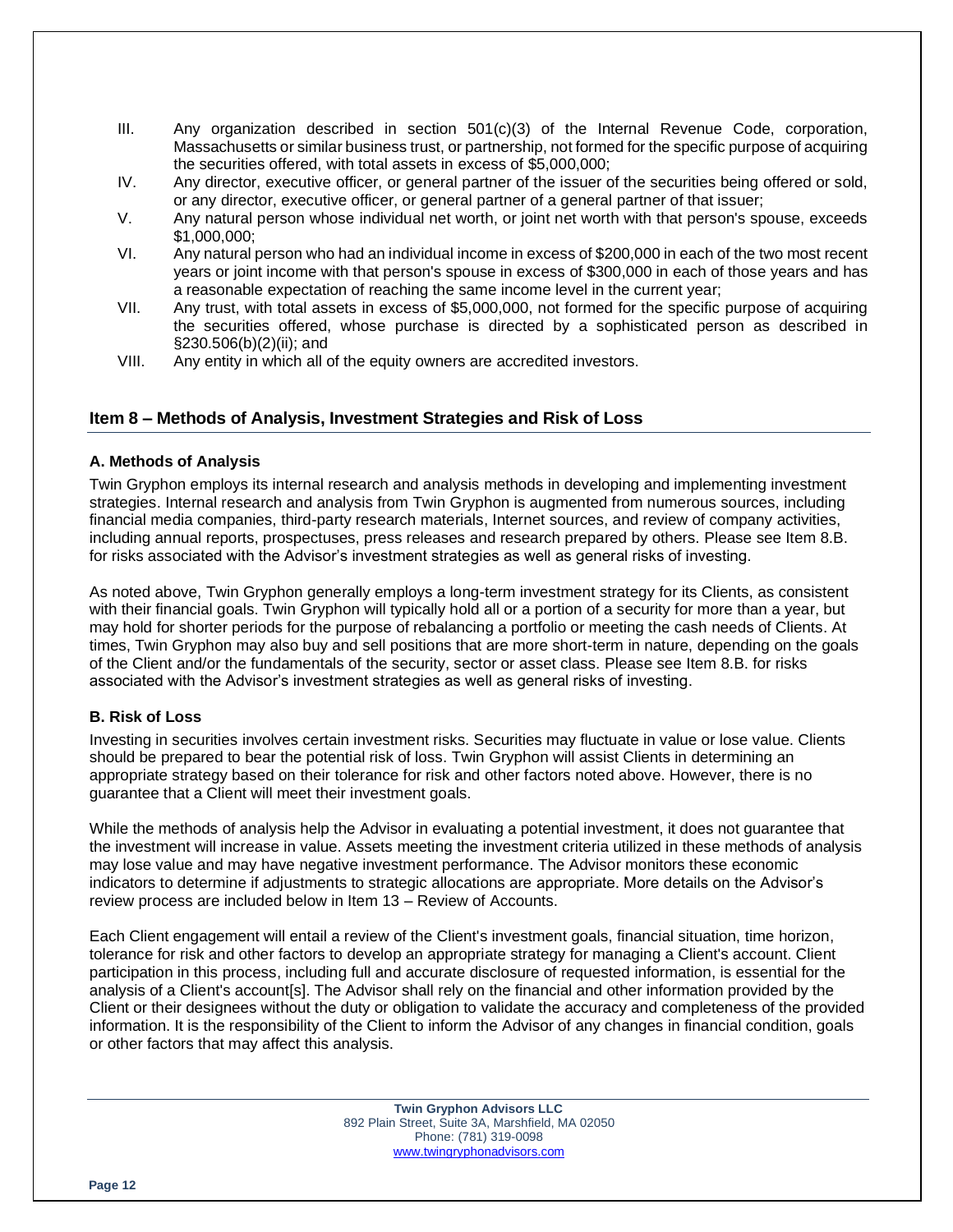The risks associated with a particular strategy are provided to each Client in advance of investing Client accounts. The Advisor will work with each Client to determine their tolerance for risk as part of the portfolio construction process. Following are some of the risks associated with the Advisor's investment approach:

#### Market Risks

The value of a Client's holdings may fluctuate in response to events specific to companies or markets, as well as economic, political, or social events in the U.S. and abroad. This risk is linked to the performance of the overall financial markets.

#### ETF Risks

The performance of ETFs is subject to market risk, including the possible loss of principal. The price of the ETFs will fluctuate with the price of the underlying securities that make up the funds. In addition, ETFs have a trading risk based on the loss of cost efficiency if the ETFs are traded actively and a liquidity risk if the ETFs have a large bid-ask spread and low trading volume. The price of an ETF fluctuates based upon the market movements and may dissociate from the index being tracked by the ETF or the price of the underlying investments. An ETF purchased or sold at one point in the day may have a different price than the same ETF purchased or sold a short time later. There is also a risk that Authorized Participants are unable to fulfill their responsibilities. Authorized Participants are one of the major parties involved with ETF creation/redemption mechanism in the markets. The Authorized Participants play a critical role in the liquidity of ETFs and essentially have the exclusive right to change the supply of ETF shares in the market. If the Authorized Participants does not fulfill this expected role, there could be an adverse impact on liquidity and the valuation of an ETF.

#### **Mutual Fund Risks**

The performance of mutual funds is subject to market risk, including the possible loss of principal. The price of the mutual funds will fluctuate with the value of the underlying securities that make up the funds. The price of a mutual fund is typically set daily therefore a mutual fund purchased at one point in the day will typically have the same price as a mutual fund purchased later that same day.

#### Options Contracts

Investments in options contracts have the risk of losing value in a relatively short period of time. Option contracts are leveraged instruments that allow the holder of a single contract to control many shares of an underlying stock. This leverage can compound gains or losses.

#### Concentrated Portfolios

Concentrated portfolios are an aggressive and highly volatile approach to trading and investing and should be viewed as complementary to a stable, highly predictable investment approach. Concentrated portfolios hold fewer different stocks than a diversified portfolio and are much more likely to experience sudden dramatic price swings. In addition, the rise or drop in price of any given holding in the portfolio is likely to have a larger impact on portfolio performance, than a more broadly diversified portfolio.

#### Frequent Trading

Frequent trading in securities can result in higher transaction costs in the Client's account[s]. For taxable accounts, frequent trading can also result in taxable transactions each year that would not be present in a buyand-hold strategy. There are no guarantees that a frequent trading strategy will correctly time purchases and sales of any particular security.

#### Private Collective Investment Vehicles

The Advisor recommends that certain clients invest in privately placed collective investment vehicles (e.g., hedge funds, private equity funds, etc.). The managers of these vehicles have broad discretion in selecting the investments. There are few limitations on the types of securities or other financial instruments that may be trade and no requirement to diversify. Hedge funds may trade on margin or otherwise leverage positions, thereby potentially increasing the risk to the vehicle. In addition, because the vehicles are not registered as investment companies, they are much less regulated than investment companies. There are numerous other risks in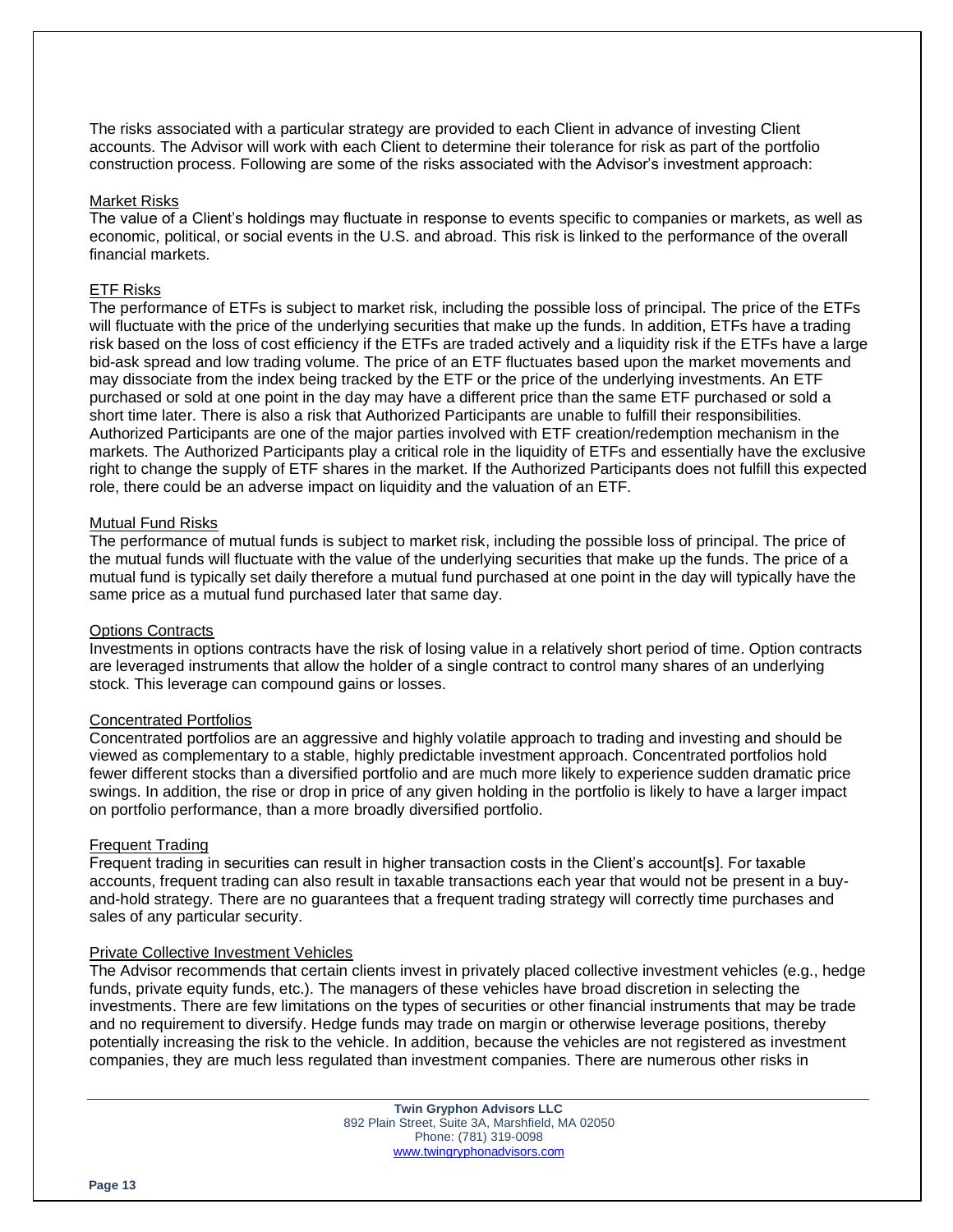investing in these securities. Clients should consult each fund's private placement memorandum and/or other documents explaining such risks prior to investing.

**Past performance is not a guarantee of future returns. Investing in securities and other investments involve a risk of loss that each Client should understand and be willing to bear. Clients are reminded to discuss these risks with the Advisor.**

# **Item 9 – Disciplinary Information**

**There are no legal, regulatory or disciplinary events involving Twin Gryphon or its owner.** Twin Gryphon values the trust Client place in the Advisor. The Advisor encourages Clients to perform the requisite due diligence on any advisor or service provider with whom the Client engages. The background of the Advisor and its Advisory Persons are on the Investment Adviser Public Disclosure website at [www.adviserinfo.sec.gov](http://www.adviserinfo.sec.gov/) by searching with the Advisor's name or CRD# 297264.

In addition, Clients may also obtain information relating to the disciplinary history of any investment advisor representative conducting business in Massachusetts by contacting the Commonwealth of Massachusetts Securities Division at (617) 727-3548.

# **Item 10 – Other Financial Industry Activities and Affiliations**

#### Private Fund General Partner

As noted in Item 4 – Advisory Services, Twin Gryphon serves as the general partner and manager to Fund. Due to the affiliation, the Advisor has an incentive to recommend investments in the Fund as owners will benefit financially in their individual capacity through the receipt of additional revenue. The conflict is mitigated by an internal policy mandating that the Advisor will not charge a separate investment advisory fee for the management of the assets placed in the Fund. Additionally, there is no requirement for the Advisor to recommend the Fund to Clients, nor are Clients obligated to invest into Fund.

#### Insurance Agency Affiliations

As noted in Item 5.E., Mr. Withers is licensed as an independent insurance professional with the Commonwealth of Massachusetts Division of Insurance and other states. Insurance business is conducted through Wellspring, an insurance entity 100% owned by Mr. Withers. Implementations of insurance recommendations are separate and apart from Mr. Withers' advisory role with Twin Gryphon. As an insurance professional, Mr. Withers/Wellspring will receive customary commissions and other related revenues from the various insurance companies whose products are sold. Mr. Withers is not required to offer the products of any particular insurance company. Commissions generated by insurance sales do not offset regular advisory fees. This presents a conflict of interest in recommending certain insurance products to the Client. The Client is never under any obligation, contractually or otherwise, to purchase insurance products through Wellspring.

# **Item 11 – Code of Ethics, Participation or Interest in Client Transactions and Personal Trading**

#### **A. Code of Ethics**

Twin Gryphon has implemented a Code of Ethics (the "Code") that defines the Advisor's fiduciary commitment to each Client. This Code applies to all persons associated with Twin Gryphon ("Supervised Persons"). The Code was developed to provide general ethical guidelines and specific instructions regarding the Advisor's duties to the Client. Twin Gryphon and its Supervised Persons owe a duty of loyalty, fairness and good faith towards each Client. It is the obligation of Twin Gryphon's Supervised Persons to adhere not only to the specific provisions of the Code, but also to the general principles that guide the Code. The Code covers a range of topics that address employee ethics and conflicts of interest. To request a copy of the Advisor's Code, please contact the Advisor at (781) 319-0098.

#### **B. Personal Trading with Material Interest**

**Twin Gryphon Advisors LLC** 892 Plain Street, Suite 3A, Marshfield, MA 02050 Phone: (781) 319-0098 [www.twingryphonadvisors.com](http://www.twingryphonadvisors.com/)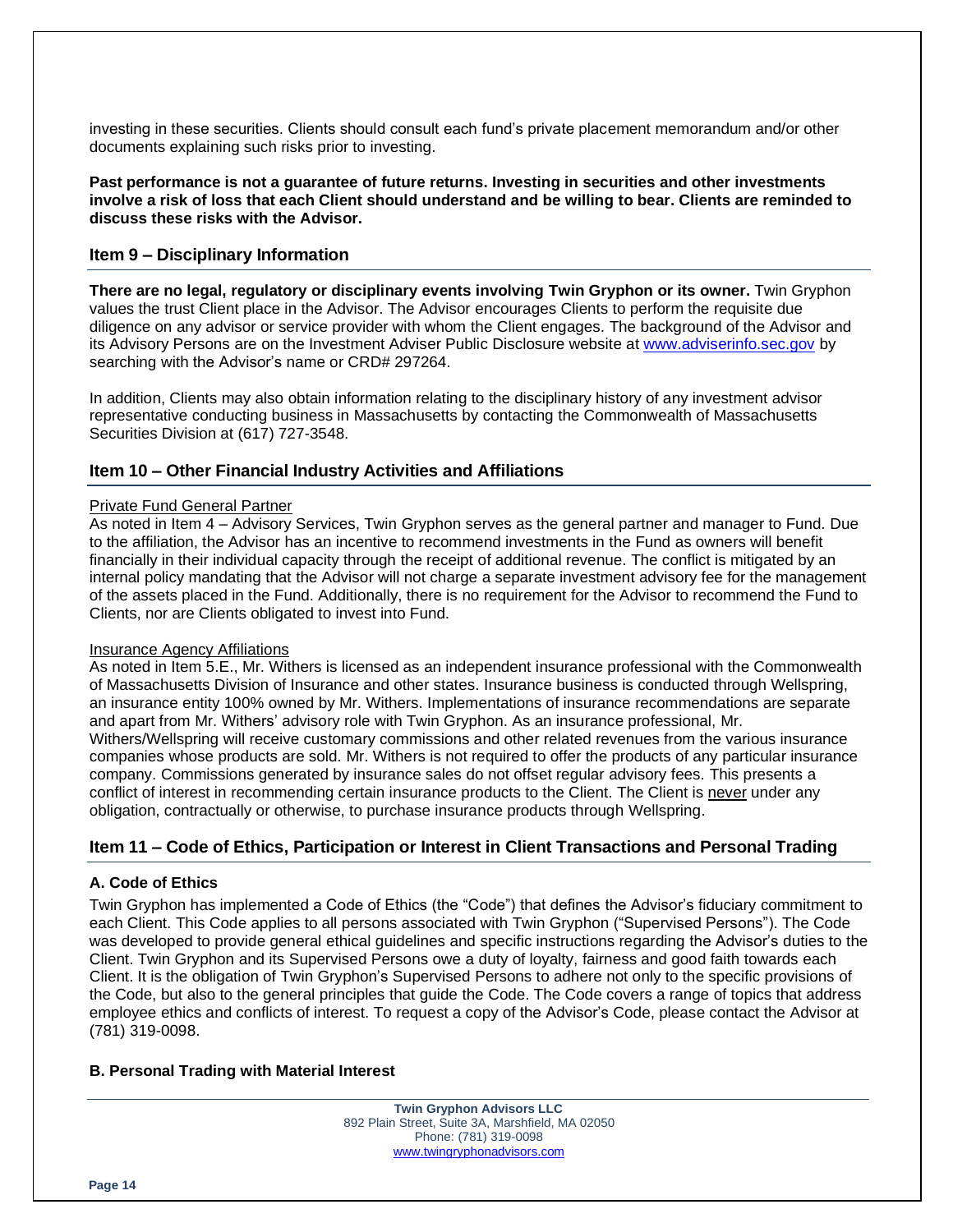Twin Gryphon allows Supervised Persons to purchase or sell the same securities that may be recommended to and purchased on behalf of Clients. Twin Gryphon does not act as principal in any transactions. **At no time will Twin Gryphon, or any Supervised Person of Twin Gryphon, transact in any security to the detriment of any Client.** 

# **C. Personal Trading in Same Securities as Clients**

Twin Gryphon allows Supervised Persons to purchase or sell the same securities that may be recommended to and purchased on behalf of Clients. Owning the same securities that are recommended (purchase or sell) to Clients presents a conflict of interest that, as fiduciaries, must be disclosed to Clients and mitigated through policies and procedures. As noted above, we have adopted the Code to address insider trading (material nonpublic information controls); gifts and entertainment; outside business activities and personal securities reporting. When trading for personal accounts, Supervised Persons have a conflict of interest if trading in the same securities. The fiduciary duty to act in the best interest of its Clients can be violated if personal trades are made with more advantageous terms than Client trades, or by trading based on material non-public information. This risk is mitigated by Twin Gryphon requiring reporting of personal securities trades by its Supervised Persons for review by the Chief Compliance Officer ("CCO") or delegate. We have also adopted written policies and procedures to detect the misuse of material, non-public information.

# **D. Personal Trading at Same Time as Client**

While Twin Gryphon allows Supervised Persons to purchase or sell the same securities that may be recommended to and purchased on behalf of Clients, such trades are typically aggregated with Client orders or traded afterward. **At no time will Twin Gryphon, or any Supervised Person of Twin Gryphon, transact in any security to the detriment of any Client.**

# **Item 12 - Brokerage Practices**

# **A. Recommendation of Custodian[s]**

Twin Gryphon does not have discretionary authority to select the broker-dealer/custodian for custody and execution services. The Client will engage the broker-dealer/custodian (herein the "Custodian") to safeguard Client assets and authorize Twin Gryphon to direct trades to this Custodian as agreed upon in the investment advisory agreement. Further, Twin Gryphon does not have the discretionary authority to negotiate commissions on behalf of Clients on a trade-by-trade basis.

Where Twin Gryphon does not have discretion to select the Custodian, it will recommend the Custodian to Clients. Twin Gryphon will typically recommend that Clients establish their account[s] at TD Ameritrade Institutional, a division of TD Ameritrade, Inc. ("TD Ameritrade"). TD Ameritrade is a FINRA-registered brokerdealer and member SIPC and will serve as the Client's "qualified custodian". TD Ameritrade and Twin Gryphon are not affiliated entities.

Twin Gryphon does maintain an institutional relationship with TD Ameritrade whereby the Advisor receives economic benefits from TD Ameritrade, such as free or discounted systems, access to research, and tools to assist in the operation of the Advisor. Clients are not obligated to use TD Ameritrade and will not incur any extra fee or cost by the Advisor if another Custodian is engaged. However, if TD Ameritrade is not engaged, the Advisor may have limitations on the services it can provide comparable to the services provided to Clients at TD Ameritrade, which may also result in less favorable trade execution. Twin Gryphon will periodically review the competitiveness and effectiveness of TD Ameritrade's services comparable to other providers.

#### Private Fund Advisor Services

The Advisor has the sole discretion over the purchase and sale of investments (including the size of such transactions) and the broker-dealer/custodian, to be used to effect transactions. In placing each transaction for the Fund involving a broker-dealer/custodian, the Advisor will seek "best execution" of the transaction except to the extent it may be permitted to pay higher brokerage commissions in exchange for brokerage and research services. When seeking best execution, the main factor is not the lowest cost, but whether the transaction

> **Twin Gryphon Advisors LLC** 892 Plain Street, Suite 3A, Marshfield, MA 02050 Phone: (781) 319-0098 [www.twingryphonadvisors.com](http://www.twingryphonadvisors.com/)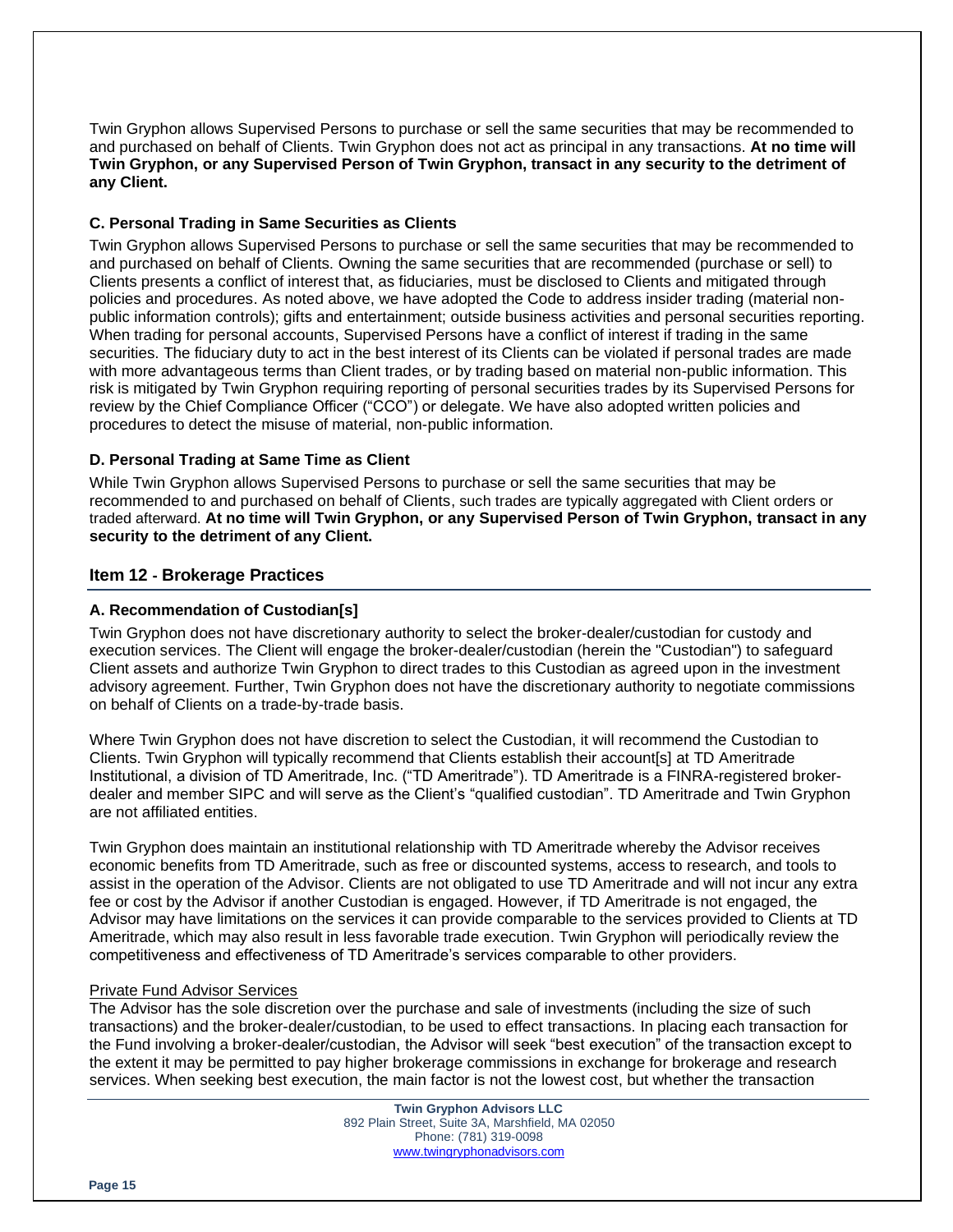represents the overall best qualitative execution, taking into consideration the full range of a brokerdealer/custodian's services, including among other things, execution capability, commission rates, responsiveness and reputation of the broker-dealer/custodian.

Following are additional details regarding the brokerage practices of the Advisor:

*1. Soft Dollars –* Soft dollars are generally viewed as revenue programs offered by broker-dealers/custodians whereby an advisor enters into an agreement to place security trades with the broker-dealer/custodian in exchange for research, technology and other related services. As noted above, Twin Gryphon receives certain economic benefits from TD Ameritrade. However, Twin Gryphon does not engage in any programs whereby any Client is charged higher costs for trade execution in order to provide benefits to the Advisor. In addition, Twin Gryphon does not receive any portion of these securities transaction fees from the Custodian. Further, TD Ameritrade does not require any level of trading in a Client's account[s]. Please see Item 14 below.

*2. Brokerage Referrals –* Twin Gryphon does not receive any compensation from any third party in connection with the recommendation for establishing an account.

*3. Directed Brokerage –* All Clients are serviced on a "directed brokerage basis", where Twin Gryphon will place trades within the established account[s] at the Custodian designated by the Client. Further, all Client accounts are traded within their respective account[s], unless otherwise instructed by the Client in writing. The Advisor will not engage in any principal transactions (i.e., trade of any security from or to the Advisor's own account) or cross transactions with other Client accounts (i.e., purchase of a security into one Client account from another Client's account[s]). Twin Gryphon will not be obligated to select competitive bids on securities transactions and does not have an obligation to seek the lowest available transaction costs. These costs are determined by the Custodian.

# **B. Aggregating and Allocating Trades**

The primary objective in placing orders for the purchase and sale of securities for Client accounts is to obtain the most favorable net results taking into account such factors as 1) price, 2) size of the order, 3) difficulty of execution, 4) confidentiality and 5) skill required of the broker. Twin Gryphon will execute its transactions through an unaffiliated broker-dealer selected by the Client.

Twin Gryphon may aggregate orders in a block trade or trades when securities are purchased or sold through the Custodian for multiple (discretionary) accounts in the same trading day. If a block trade cannot be executed in full at the same price or time, the securities actually purchased or sold by the close of each business day must be allocated in a manner that is consistent with the initial pre-allocation or other written statement. This must be done in a way that does not consistently advantage or disadvantage any particular Clients' accounts.

# **Item 13 – Review of Accounts**

#### **A. Frequency of Reviews**

Securities in Client accounts are monitored on a regular and continuous basis by Advisory Persons of Twin Gryphon and periodically by the CCO. Formal account reviews are generally conducted at least annually or more frequently depending on the needs of the Client.

#### Private Fund Advisor Services

Security positions in the Fund are monitored on a regular and continuous basis by the Advisor.

#### **B. Causes for Reviews**

In addition to the investment monitoring noted in Item 13.A., each Client account shall be reviewed at least annually. Reviews may be conducted more or less frequently at the Client's request. Accounts may be reviewed as a result of major changes in economic conditions, known changes in the Client's financial situation, and/or large deposits or withdrawals in the Client's account[s]. The Client is encouraged to notify Twin Gryphon if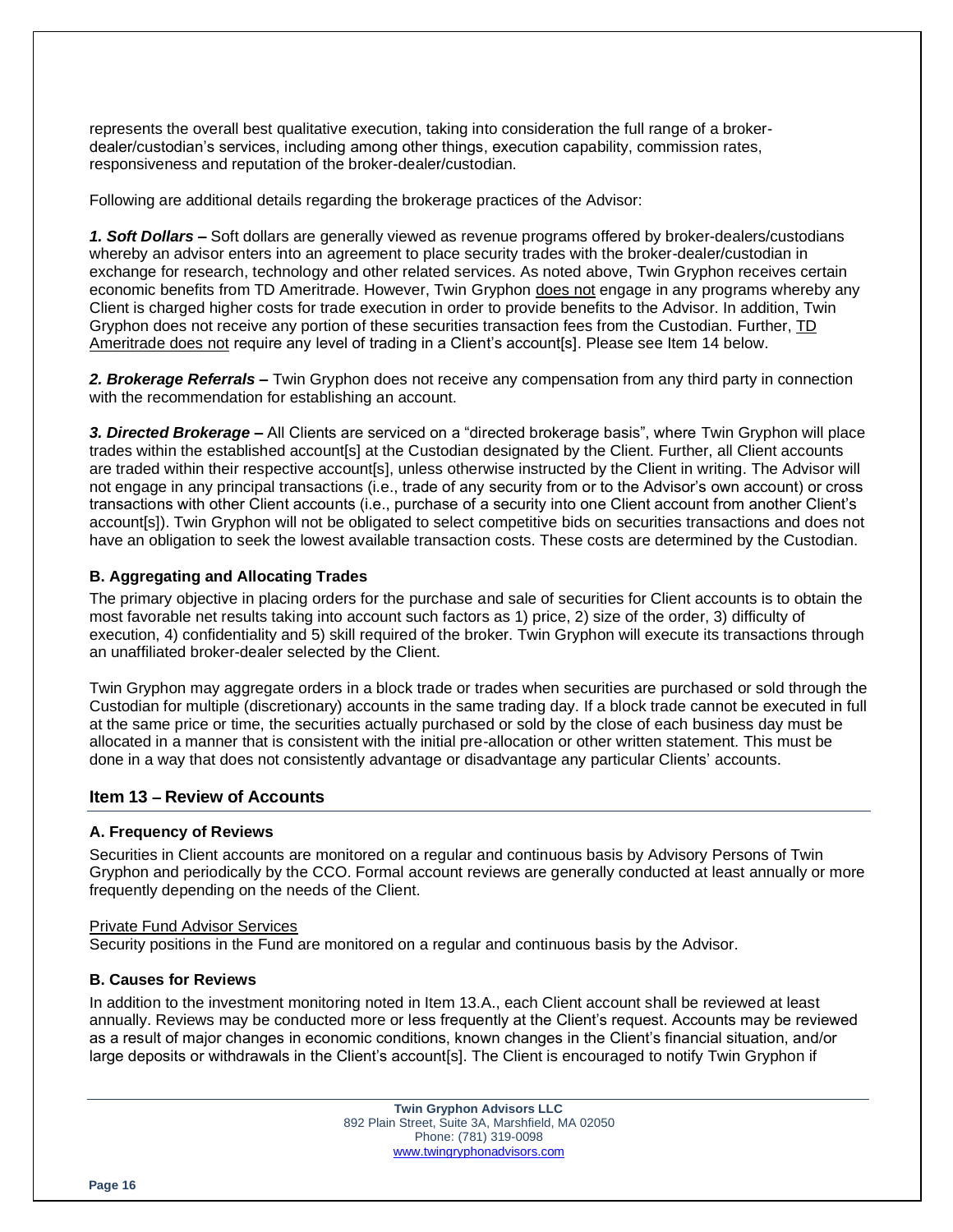changes occur in the Client's personal financial situation that might adversely affect the Client's investment plan. Additional reviews may be triggered by material market, economic or political events.

#### Private Fund Advisor Services

In addition to the investment monitoring noted in Item 13.A., the Fund may be reviewed as a result of major changes in economic conditions. Investors are encouraged to notify the Advisor if changes occur in their personal financial situation that might impact the appropriateness of investing in the Fund[s].

#### **C. Review Reports**

The Client will receive brokerage statements no less than quarterly from the Custodian. These brokerage statements are sent directly from the Custodian to the Client. The Client may also establish electronic access to the Custodian's website so that the Client may view these reports and their account activity. Client brokerage statements will include all positions, transactions and fees relating to the Client's account[s]. The Advisor may also provide Clients with periodic reports regarding their holdings, allocations, and performance.

#### Private Fund Advisor Services

Investors in the Fund will receive statements no less than quarterly from the Administrator. These statements are sent directly from the Administrator to the Investor. The Advisor may also provide Investors with periodic reports regarding the Fund's holdings, allocations, and performance.

#### **Item 14 – Client Referrals and Other Compensation**

#### **A. Compensation Received by Twin Gryphon**

Twin Gryphon may refer Clients to various unaffiliated, non-advisory professionals (e.g., attorneys, accountants, estate planners) to provide certain financial services necessary to meet the goals of its Clients. Likewise, Twin Gryphon may receive non-compensated referrals of new Clients from various third-parties.

#### Participation in Institutional Advisor Platform

As disclosed above, the Advisor participates in TD Ameritrade's institutional customer program and the Advisor may recommend TD Ameritrade to Clients for custody and brokerage services. There is no direct link between the Advisor's participation in the program and the investment advice it gives to its Clients, although the Advisor receives economic benefits through its participation in the program that are typically not available to TD Ameritrade retail investors. These benefits include the following products and services (provided without cost or at a discount):receipt of duplicate Client statements and confirmations; research related products and tools; consulting services; access to a trading desk serving the Advisor participants; access to block trading (which provides the ability to aggregate securities transactions for execution and then allocate the appropriate shares to Client accounts); the ability to have advisory fees deducted directly from Client accounts; access to an electronic communications network for Client order entry and account information; access to mutual funds with no transaction fees and to certain institutional money managers; and discounts on compliance, marketing, research, technology, and practice management products or services provided to the Advisor by third party vendors. TD Ameritrade may also have paid for business consulting and professional services received by the Advisor's related persons. Some of the products and services made available by TD Ameritrade through the program may benefit the Advisor but may not benefit its Client accounts. These products or services may assist the Advisor in managing and administering Client accounts, including accounts not maintained at TD Ameritrade. Other services made available by TD Ameritrade are intended to help the Advisor manage and further develop its business enterprise. The benefits received by the Advisor or its personnel through participation in the program do not depend on the amount of brokerage transactions directed to TD Ameritrade. As part of its fiduciary duties to clients, the Advisor endeavors at all times to put the interests of its clients first. Clients should be aware, however, that the receipt of economic benefits by the Advisor or its related persons in and of itself creates a conflict of interest and may indirectly influence the Advisor's choice of TD Ameritrade for custody and brokerage services.

> **Twin Gryphon Advisors LLC** 892 Plain Street, Suite 3A, Marshfield, MA 02050 Phone: (781) 319-0098 [www.twingryphonadvisors.com](http://www.twingryphonadvisors.com/)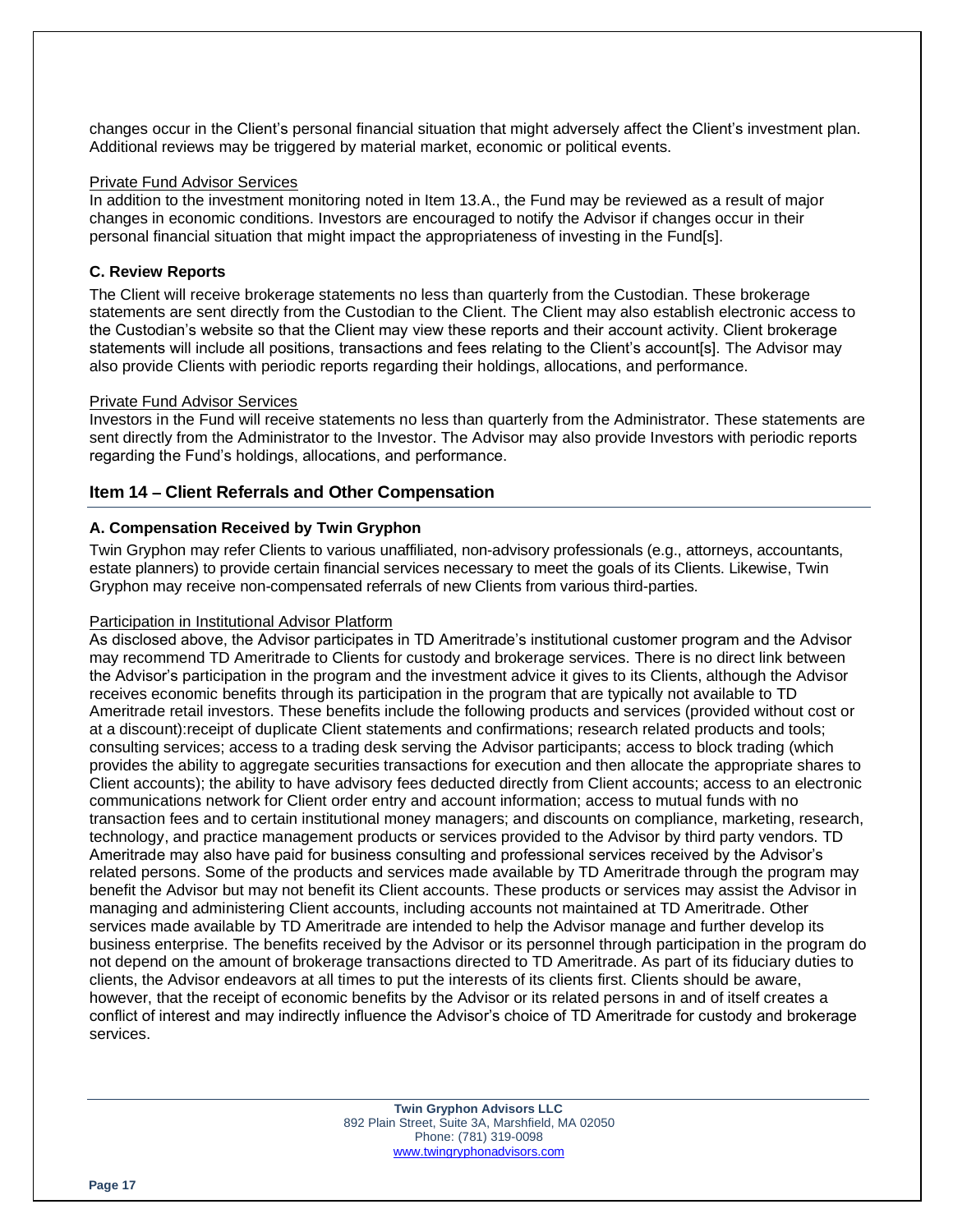# **B. Client Referrals from Solicitors**

Twin Gryphon may engage and compensate unaffiliated third-parties for Client referrals (each a "Solicitor"). In such instances, the Advisor shall enter into an agreement with the Solicitor for Client referrals. If a referral becomes a Client of the Advisor, the Solicitor will be compensated by the Advisor from its revenues. The Client will never pay a higher fee for the Advisor's services as a result of any payments to a Solicitor. The Solicitor shall provide the prospective client with a disclosure statement that describes the compensation and other conflicts of interest. This disclosure statement shall be provided prior to engaging the Advisor for its advisory services.

# **Item 15 – Custody**

All Clients must place their assets with a qualified Custodian. Clients are required to engage the Custodian to retain their funds and securities and direct Twin Gryphon to utilize that Custodian for the Client's security transactions. Clients should review statements provided by the Custodian and compare to any reports provided by Twin Gryphon to ensure accuracy, as the Custodian does not perform this review. For more information about custodians and brokerage practices, see Item 12 – Brokerage Practices.

# Private Fund Advisor Services

The Advisor serves as the General Partner and investment manager to the Fund. As such, the Advisor is deemed to have the ability to manage the cash and securities within the Funds. The Advisor complies with Rule 206(4)-2(b) by having each Fund audited at least annually by a PCAOB-organized and inspected accountant, and distributes audited financial statements, which are prepared in accordance with generally accepted accounting principles, to limited partners within 120 days of the end of the fiscal year of the Funds.

# **Item 16 – Investment Discretion**

Twin Gryphon generally has discretion over the selection and amount of securities to be bought or sold in Client accounts without obtaining prior consent or approval from the Client. However, these purchases or sales may be subject to specified investment objectives, guidelines, or limitations previously set forth by the Client and agreed to by Twin Gryphon. Discretionary authority will only be authorized upon full disclosure to the Client. The granting of such authority will be evidenced by the Client's execution of an investment advisory agreement containing all applicable limitations to such authority. All discretionary trades made by Twin Gryphon will be in accordance with each Client's investment objectives and goals.

# **Item 17 – Voting Client Securities**

Twin Gryphon does not accept proxy-voting responsibility for any Client. Clients will receive proxy statements directly from the Custodian. The Advisor will assist in answering questions relating to proxies, however, the Client retains the sole responsibility for proxy decisions and voting.

# **Item 18 – Financial Information**

Neither Twin Gryphon, nor its management, have any adverse financial situations that would reasonably impair the ability of Twin Gryphon to meet all obligations to its Clients. Neither Twin Gryphon, nor any of its Advisory Persons, has been subject to a bankruptcy or financial compromise. Twin Gryphon is not required to deliver a balance sheet along with this Disclosure Brochure as the Advisor does not collect fees of \$500 or more for services to be performed six months or more in advance.

# **Item 19 – Requirements for State Registered Advisors**

#### **A. Educational Background and Business Experience of Principal Officer**

The Principal Officers of Twin Gryphon is Timothy C. Withers. Information regarding the formal education and background of Mr. Withers is included in Item 2 – Educational Background and Business Experience of his ADV Part 2B below.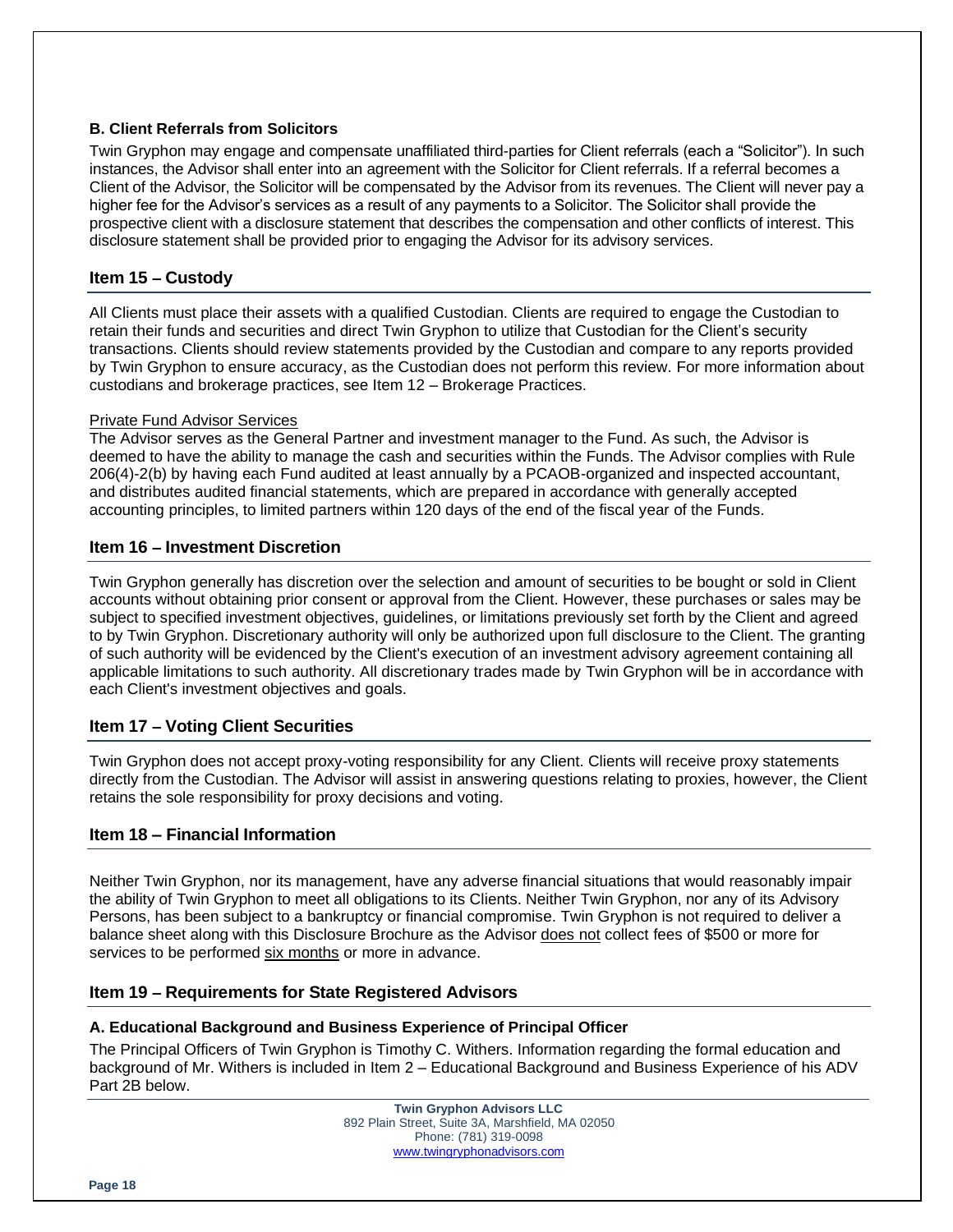# **B. Other Business Activities of Principal Officer**

#### Insurance Agency Affiliations

As noted in Item 5.E., Mr. Withers is licensed as an independent insurance professional with the Commonwealth of Massachusetts Division of Insurance and other states. Insurance business is conducted through Wellspring, an insurance entity 100% owned by Mr. Withers. Implementations of insurance recommendations are separate and apart from Mr. Withers' advisory role with Twin Gryphon. As an insurance professional, Mr. Withers/Wellspring will receive customary commissions and other related revenues from the various insurance companies whose products are sold. Mr. Withers is not required to offer the products of any particular insurance company. Commissions generated by insurance sales do not offset regular advisory fees. This presents a conflict of interest as Mr. Withers has an economic incentive to recommend insurance products to the Client. The Client is never under any obligation, contractually or otherwise, to purchase insurance products through Wellspring.

# **C. Performance Fee Calculations**

Twin Gryphon does not charge performance-based fees for its investment advisory services. The fees charged by Twin Gryphon are as described in Item 5 – Fees and Compensation above and are not based upon the capital appreciation of the funds or securities held by any Client.

# **D. Disciplinary Information**

*There are no legal, civil or disciplinary events to disclose regarding Twin Gryphon or its Supervised Persons.* Neither Twin Gryphon nor its Supervised Persons has been involved in any regulatory, civil or criminal action. There are no client complaints, lawsuits, arbitration claims or administrative proceedings against Twin Gryphon or its Supervised Persons.

Securities laws require an advisor to disclose any instances where the advisor or its Advisory Persons have been found liable in a legal, regulatory, civil or arbitration matter that alleges violation of securities and other statutes; fraud; false statements or omissions; theft, embezzlement or wrongful taking of property; bribery, forgery, counterfeiting, or extortion; and/or dishonest, unfair or unethical practices. As previously noted, there are no legal, civil or disciplinary events to disclose regarding Withers.

# **E. Material Relationships with Issuers of Securities**

Neither Twin Gryphon nor Mr. Withers has any relationships or arrangements with issuers of securities.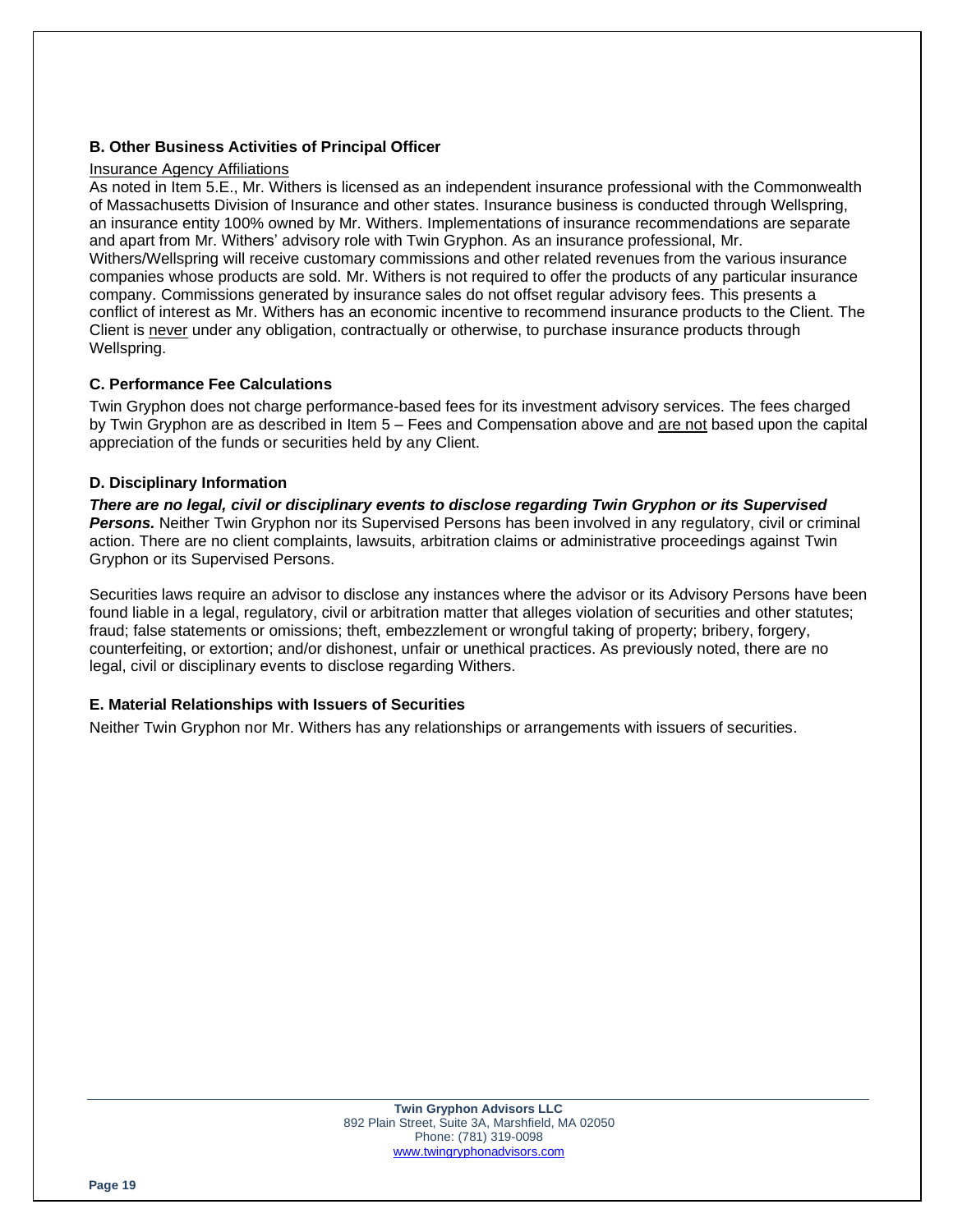# **Form ADV Part 2B – Brochure Supplement**

**for**

# **Timothy C. Withers, ChFC , CLU President and Chief Compliance Officer**

# **Effective: March 31, 2021**

This Form ADV 2B ("Brochure Supplement") provides information about the background and qualifications of Timothy C. Twin Gryphon (CRD# 1598595) in addition to the information contained in the Twin Gryphon Advisors LLC ("Twin Gryphon" or the "Advisor", CRD# 297264) Disclosure Brochure. If you have not received a copy of the Disclosure Brochure or if you have any questions about the contents of the Twin Gryphon Disclosure Brochure or this Brochure Supplement, please contact us at (781) 319-0098.

Additional information about Mr. Withers is available on the SEC's Investment Adviser Public Disclosure website at [www.adviserinfo.sec.gov](http://www.adviserinfo.sec.gov/) by searching with his full name or his Individual CRD# 1598595.

> **Twin Gryphon Advisors LLC** 892 Plain Street, Suite 3A, Marshfield, MA 02050 Phone: (781) 319-0098 [www.twingryphonadvisors.com](http://www.twingryphonadvisors.com/)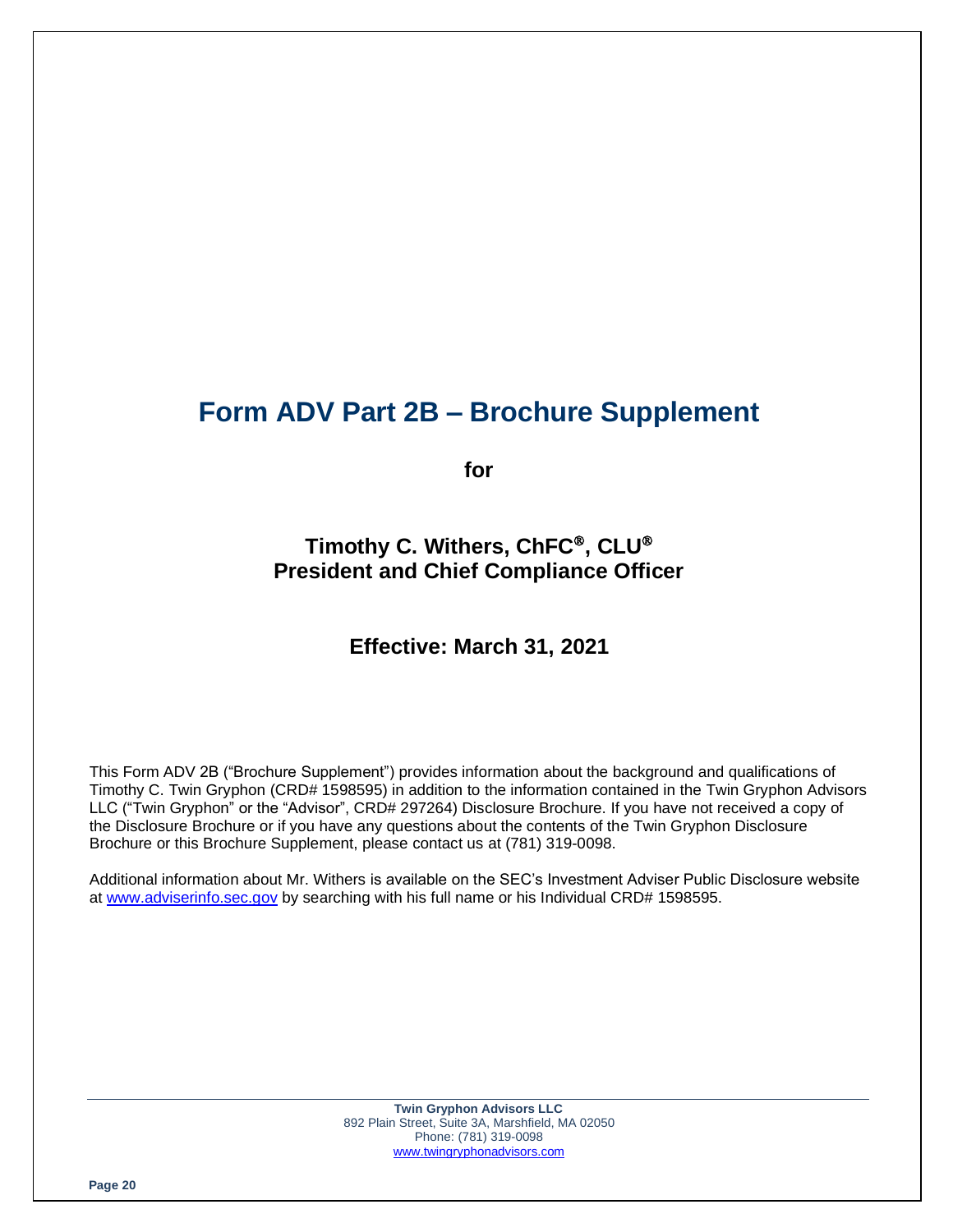# **Item 2 – Educational Background and Business Experience**

Timothy C. Twin Gryphon, born in 1961, is dedicated to advising Clients of Twin Gryphon as it*s* President and Chief Compliance Officer. Mr. Withers earned an MBA from Wharton school at the University of Pennsylvania in 2012 and his B.A. from Connecticut College in 1984. Additional information regarding Mr. Withers' employment history is included below.

#### **Employment History:**

| President and Chief Compliance Officer, Twin Gryphon Advisors LLC   | 11/2018 to Present |
|---------------------------------------------------------------------|--------------------|
| President, Wellspring Financial Insurance Agency, Inc.              | 04/1996 to Present |
| Registered Representative, Purshe Kaplan Sterling Investments, Inc. | 03/2019 to 06/2020 |
| Investment Advisor Representative, Kestra Advisory Services, LLC    | 04/2016 to 03/2019 |
| dba MSW Financial Partners                                          |                    |
| Registered Representative, Kestra Investment Services, LLC          | 08/2000 to 03/2019 |
| Financial Advisor, Wellspring Financial Advisors, Inc.              | 01/1999 to 12/2004 |
| Financial Advisor, Mutual Service Corporation                       | 02/1998 to 08/2000 |

# Chartered Financial Consultant® (ChFC®)

The Chartered Financial Consultant® (ChFC<sup>®</sup>) program prepares you to meet the advanced financial planning needs of individuals, professionals and small business owners. You'll gain a sustainable advantage in this competitive field with in-depth coverage of the key financial planning disciplines, including insurance, income taxation, retirement planning, investments and estate planning. The ChFC® requires three years of full-time, relevant business experience, nine two-hour course specific proctored exams, and 30 hours of continuing education every two years. Holders of the ChFC® designation must adhere to The American College's Code of Ethics.

#### Program Objectives:

- Function as an ethical, competent and articulate practitioner in the field of financial planning
- Utilize the intellectual tools and framework needed to maintain relevant and current financial planning knowledge and strategies.
- Apply financial planning theory and techniques through the development of case studies and solutions. Apply in-depth knowledge in a holistic manner from a variety of disciplines; namely, estate planning, retirement planning or non-qualified deferred compensation.

# The Chartered Life Underwriter ("CLU®")

The Chartered Life Underwriter® (CLU®) is a designation of insurance expertise, helping gain a significant advantage in a competitive market. This course of study helps by providing in-depth knowledge on the insurance needs of individuals, business owners and professional clients.

Program Learning Objectives:

- Provide guidance to clients on types and amounts of life insurance needed
- Make recommendations on aspects of risk management, including personal and business uses of a variety of insurance solutions
- Provide guidance to clients on legal aspects of life insurance contracts and beneficiaries
- Assist clients in making decisions about estate planning, including proper holding of assets and title to assets, as well as the implications of various wills and trust arrangements on financial, retirement and succession planning issues
- Provide a holistic and comprehensive approach to addressing the insurance planning needs of their clients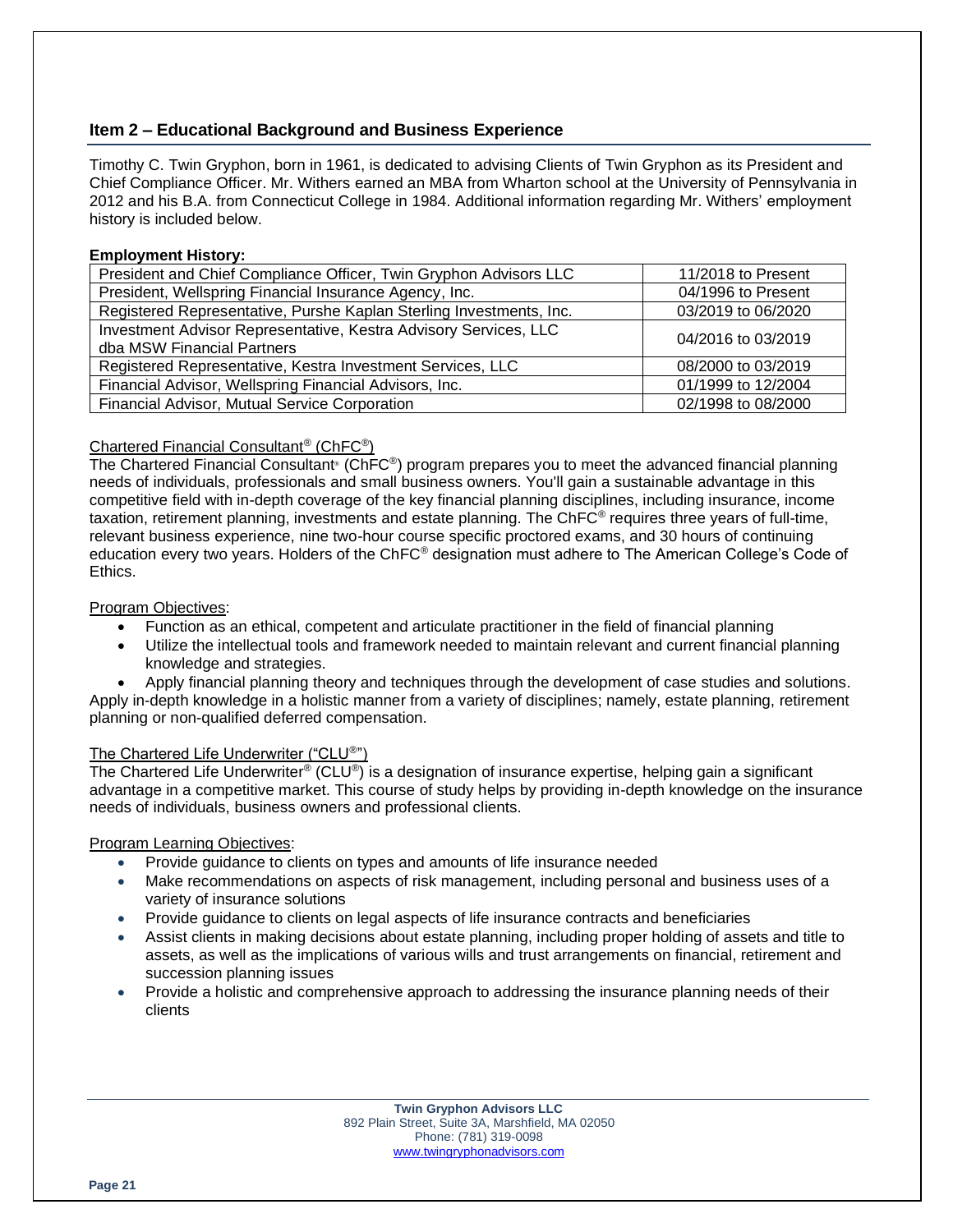# **Item 3 – Disciplinary Information**

*There are no legal, civil or disciplinary events to disclose regarding Mr. Withers.* Mr. Withers has never been involved in any regulatory, civil or criminal action. There have been no client complaints, lawsuits, arbitration claims or administrative proceedings against Mr. Withers.

Securities laws require an advisor to disclose any instances where the advisor or its Advisory Persons have been found liable in a legal, regulatory, civil or arbitration matter that alleges violation of securities and other statutes; fraud; false statements or omissions; theft, embezzlement or wrongful taking of property; bribery, forgery, counterfeiting, or extortion; and/or dishonest, unfair or unethical practices. *As previously noted, there are no legal, civil or disciplinary events to disclose regarding Mr. Withers.*

However, we do encourage you to independently view the background of Mr. Withers on the Investment Adviser Public Disclosure website at [www.adviserinfo.sec.gov](http://www.adviserinfo.sec.gov/) by searching with his full name or his Individual CRD# 1598595.

# **Item 4 – Other Business Activities**

#### Insurance Agency Affiliations

Mr. Withers is licensed as an independent insurance professional with the Commonwealth of Massachusetts Division of Insurance and other states. Implementations of insurance recommendations are separate and apart from Mr. Withers' advisory role with Twin Gryphon. As an insurance professional, Mr. Withers will receive customary commissions and other related revenues from the various insurance companies whose products are sold. Mr. Withers is not required to offer the products of any particular insurance company. Commissions generated by insurance sales do not offset regular advisory fees. This presents a conflict of interest as Mr. Withers has an economic incentive to recommend insurance products to the Client. The Client is never under any obligation, contractually or otherwise, to purchase insurance products Mr. Withers.

#### Trustee Relationship

Mr. Withers serves as a co-trustee for a single, non-client relationship due to a legacy relationship. This business activity is not provided to any Client of the Advisor. Mr. Withers spends less than 5% of his business time on this business activity.

#### **Item 5 – Additional Compensation**

Mr. Withers has additional business activities that are detailed in Item 4 above.

#### **Item 6 – Supervision**

Mr. Withers serves as the President and Chief Compliance Officer of Twin Gryphon. Mr. Withers can be reached at (781) 319-0098.

Twin Gryphon has implemented a Code of Ethics and internal compliance that guide each Supervised Person in meeting their fiduciary obligations to Clients of Twin Gryphon. Further, Twin Gryphon is subject to regulatory oversight by various agencies. These agencies require registration by Twin Gryphon and its Supervised Persons. As a registered entity, Twin Gryphon is subject to examinations by regulators, which may be announced or unannounced. Twin Gryphon is required to periodically update the information provided to these agencies and to provide various reports regarding the business activities and assets of the Advisor.

# **Item 7 – Requirements for State Registered Advisors**

Mr. Withers does not have any additional information to disclose.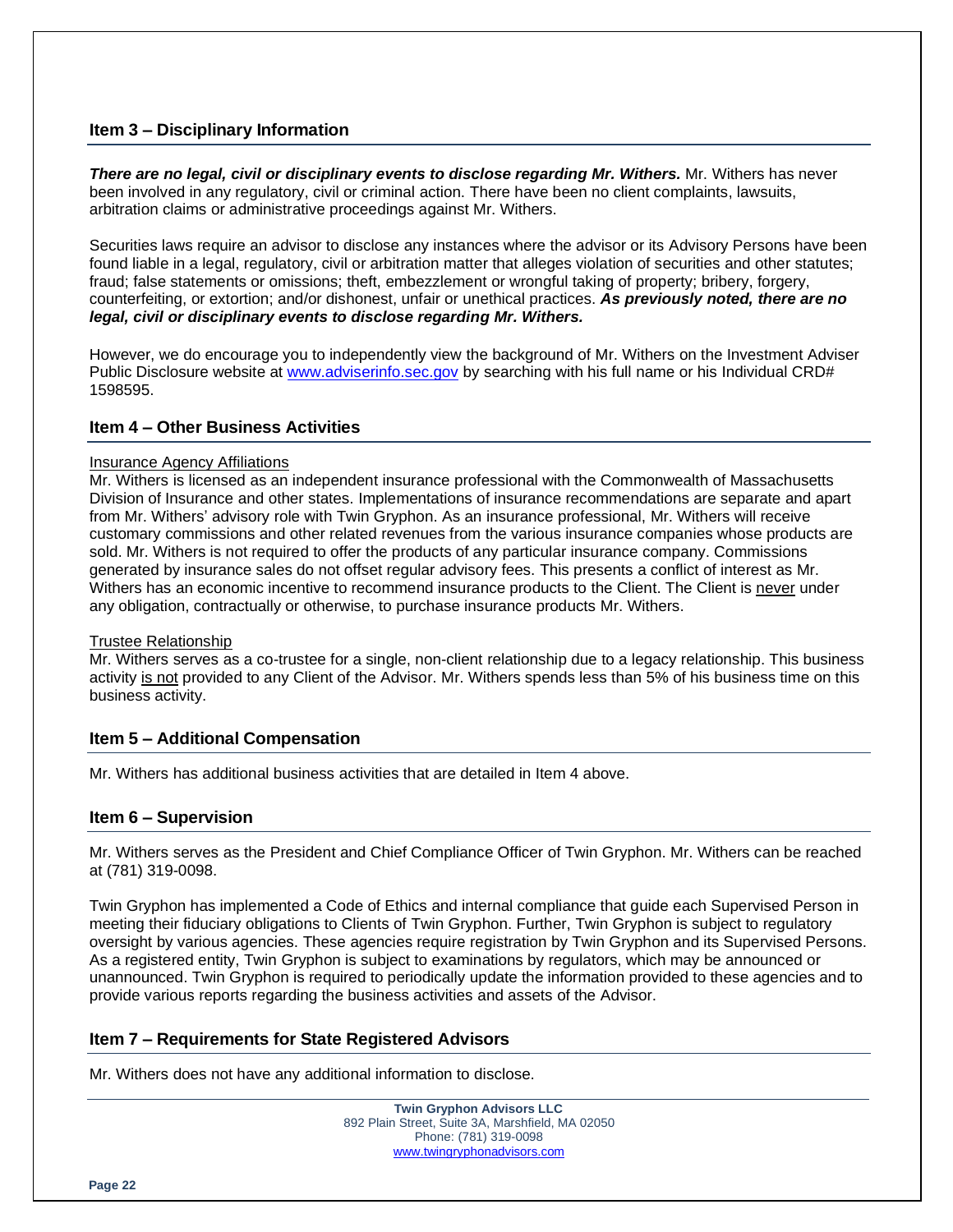# **Form ADV Part 2B – Brochure Supplement**

**for**

**James C. MacDonald, CFA Senior Portfolio Manager**

# **Effective: March 31, 2021**

This Form ADV 2B ("Brochure Supplement") provides information about the background and qualifications of James C. MacDonald (CRD# 3259947) in addition to the information contained in the Twin Gryphon Advisors LLC ("Twin Gryphon" or the "Advisor", CRD# 297264) Disclosure Brochure. If you have not received a copy of the Disclosure Brochure or if you have any questions about the contents of the Twin Gryphon Disclosure Brochure or this Brochure Supplement, please contact us at (781) 319-0098.

Additional information about Mr. MacDonald is available on the SEC's Investment Adviser Public Disclosure website at [www.adviserinfo.sec.gov](http://www.adviserinfo.sec.gov/) by searching with his full name or his Individual CRD# 3259947.

> **Twin Gryphon Advisors LLC** 892 Plain Street, Suite 3A, Marshfield, MA 02050 Phone: (781) 319-0098 [www.twingryphonadvisors.com](http://www.twingryphonadvisors.com/)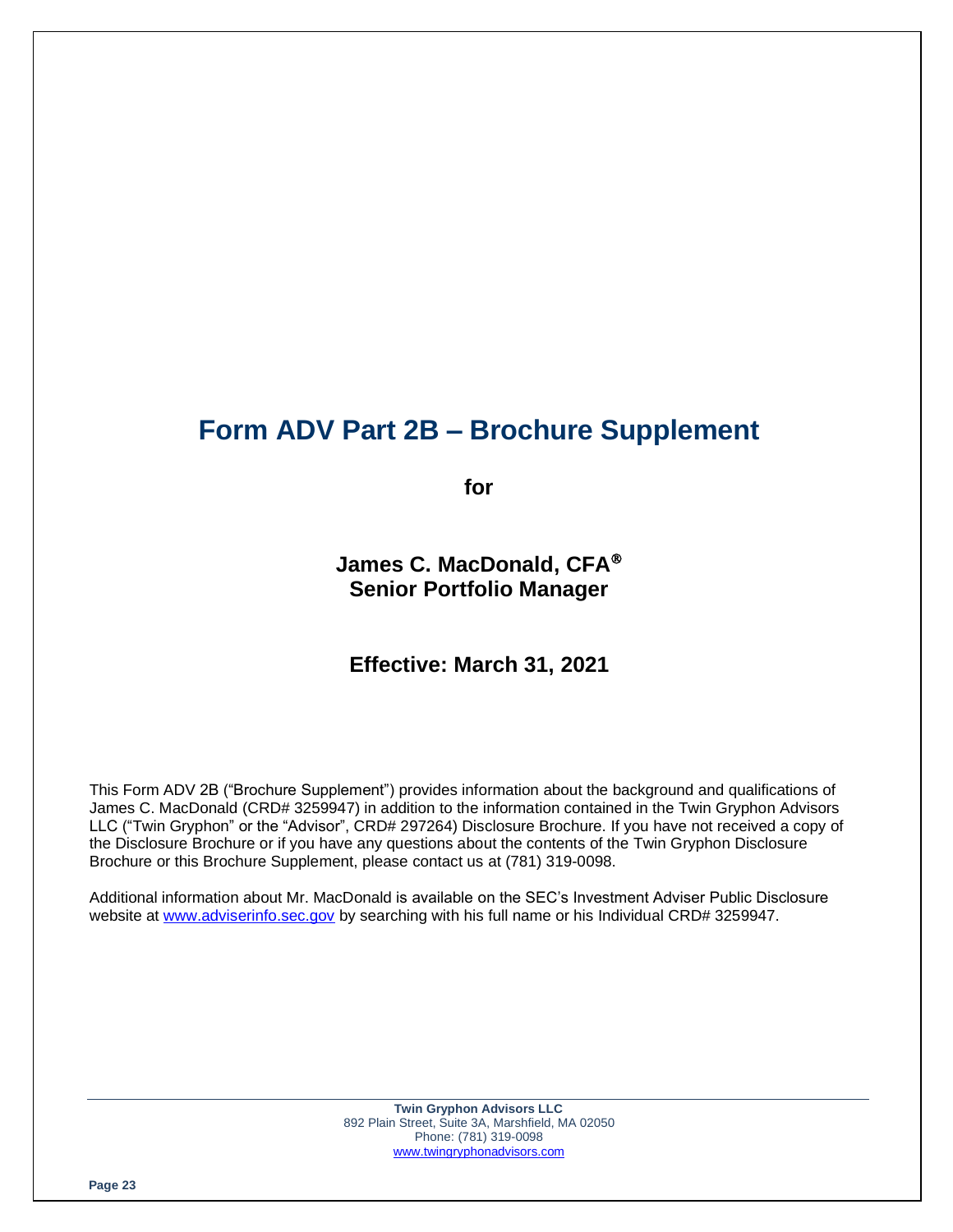# **Item 2 – Educational Background and Business Experience**

James C. MacDonald, born in 1976, is dedicated to advising Clients of Twin Gryphon as a Senior Portfolio Manager. Mr. MacDonald earned a B.S. in Political Science from Amherst College in 1999. Additional information regarding Mr. MacDonald's employment history is included below.

# **Employment History:**

| Senior Portfolio Manager, Twin Gryphon Advisors LLC        | 11/2018 to Present |
|------------------------------------------------------------|--------------------|
| Senior Analyst, MSW Financial Partners                     | 01/2017 to 03/2019 |
| Registered Representative, Kestra Investment Services, LLC | 10/2017 to 03/2019 |
| Energy Analytics Manager, Harvard University               | 10/2014 to 01/2017 |
| Energy Risk Manager, Energy New England, LLC               | 06/2008 to 10/2014 |
| Analyst, Genscape                                          | 01/2008 to 06/2008 |
| Energy Trader, Edison Mission Marketing & Trading          | 06/2001 to 12/2007 |

# Chartered Financial Analyst ("CFA®")

The Chartered Financial Analyst ("CFA") charter is a professional designation established in 1962 and awarded by CFA Institute. To earn the CFA charter, candidates must pass three sequential, six-hour examinations over two to four years. The three levels of the CFA Program test a wide range of investment topics, including ethical and professional standards, fixed-income analysis, alternative and derivative investments, and portfolio management and wealth planning. In addition, CFA charterholders must have at least four years of acceptable professional experience in the investment decision-making process and must commit to abide by, and annually reaffirm, their adherence to the CFA Institute Code of Ethics and Standards of Professional Conduct. CFA® is a trademark owned by CFA Institute.

# **Item 3 – Disciplinary Information**

*There are no legal, civil or disciplinary events to disclose regarding Mr. MacDonald.* Mr. MacDonald has never been involved in any regulatory, civil or criminal action. There have been no client complaints, lawsuits, arbitration claims or administrative proceedings against Mr. MacDonald.

Securities laws require an advisor to disclose any instances where the advisor or its Advisory Persons have been found liable in a legal, regulatory, civil or arbitration matter that alleges violation of securities and other statutes; fraud; false statements or omissions; theft, embezzlement or wrongful taking of property; bribery, forgery, counterfeiting, or extortion; and/or dishonest, unfair or unethical practices. *As previously noted, there are no legal, civil or disciplinary events to disclose regarding Mr. MacDonald.*

However, we do encourage you to independently view the background of Mr. MacDonald on the Investment Adviser Public Disclosure website at [www.adviserinfo.sec.gov](http://www.adviserinfo.sec.gov/) by searching with his full name or his Individual CRD# 3259947.

# **Item 4 – Other Business Activities**

Mr. MacDonald is dedicated to the investment advisory activities of Twin Gryphon's Clients. Mr. MacDonald does not have any other business activities.

# **Item 5 – Additional Compensation**

Mr. MacDonald is dedicated to the investment advisory activities of Twin Gryphon's Clients. Mr. MacDonald does not receive any additional forms of compensation.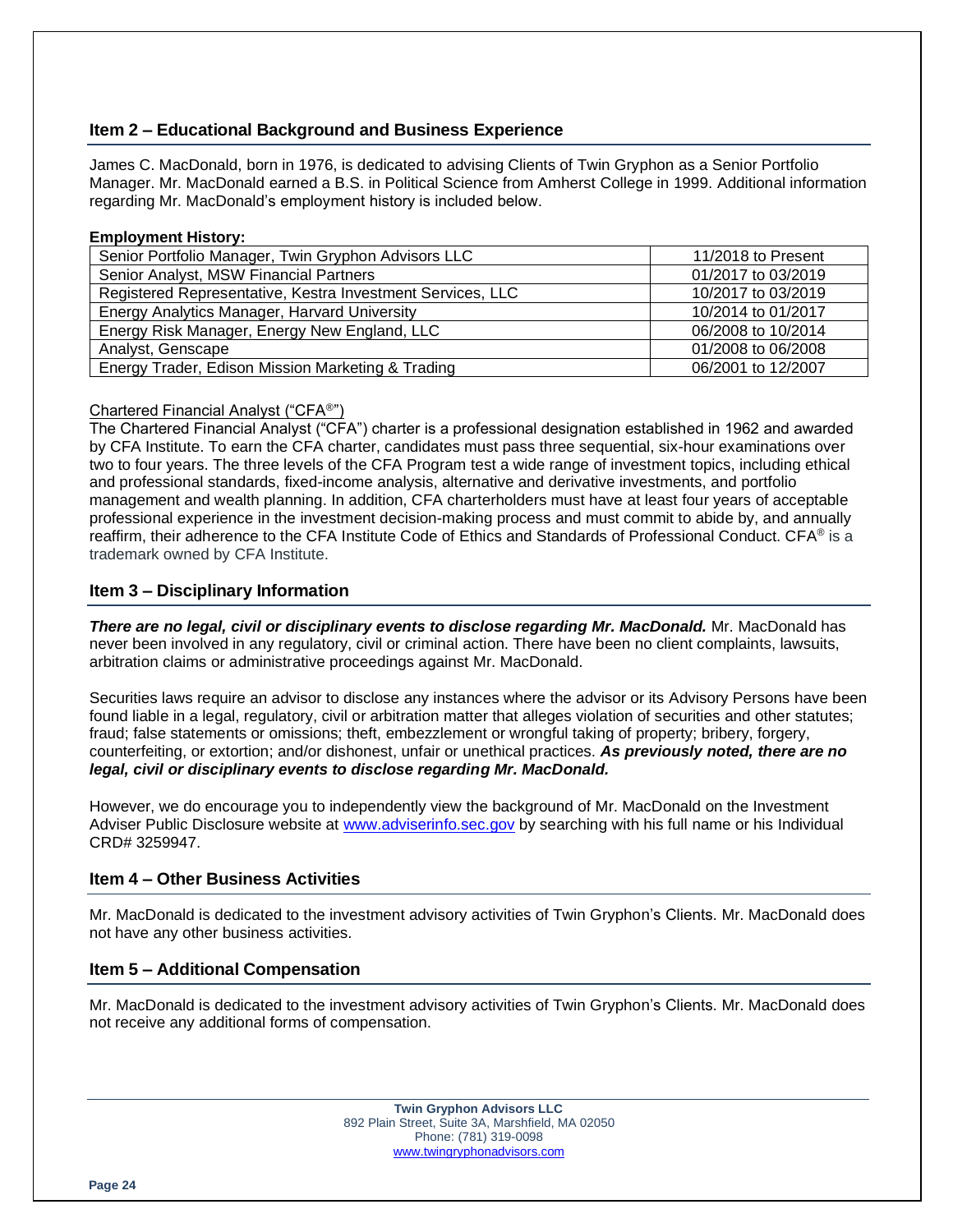# **Item 6 – Supervision**

Mr. MacDonald serves as a Senior Portfolio Manager of Twin Gryphon and is supervised by Timothy Withers, the Chief Compliance Officer. Mr. Withers can be reached at (781) 319-0098.

Twin Gryphon has implemented a Code of Ethics and internal compliance that guide each Supervised Person in meeting their fiduciary obligations to Clients of Twin Gryphon. Further, Twin Gryphon is subject to regulatory oversight by various agencies. These agencies require registration by Twin Gryphon and its Supervised Persons. As a registered entity, Twin Gryphon is subject to examinations by regulators, which may be announced or unannounced. Twin Gryphon is required to periodically update the information provided to these agencies and to provide various reports regarding the business activities and assets of the Advisor.

# **Item 7 – Requirements for State Registered Advisors**

Mr. MacDonald does not have any additional information to disclose.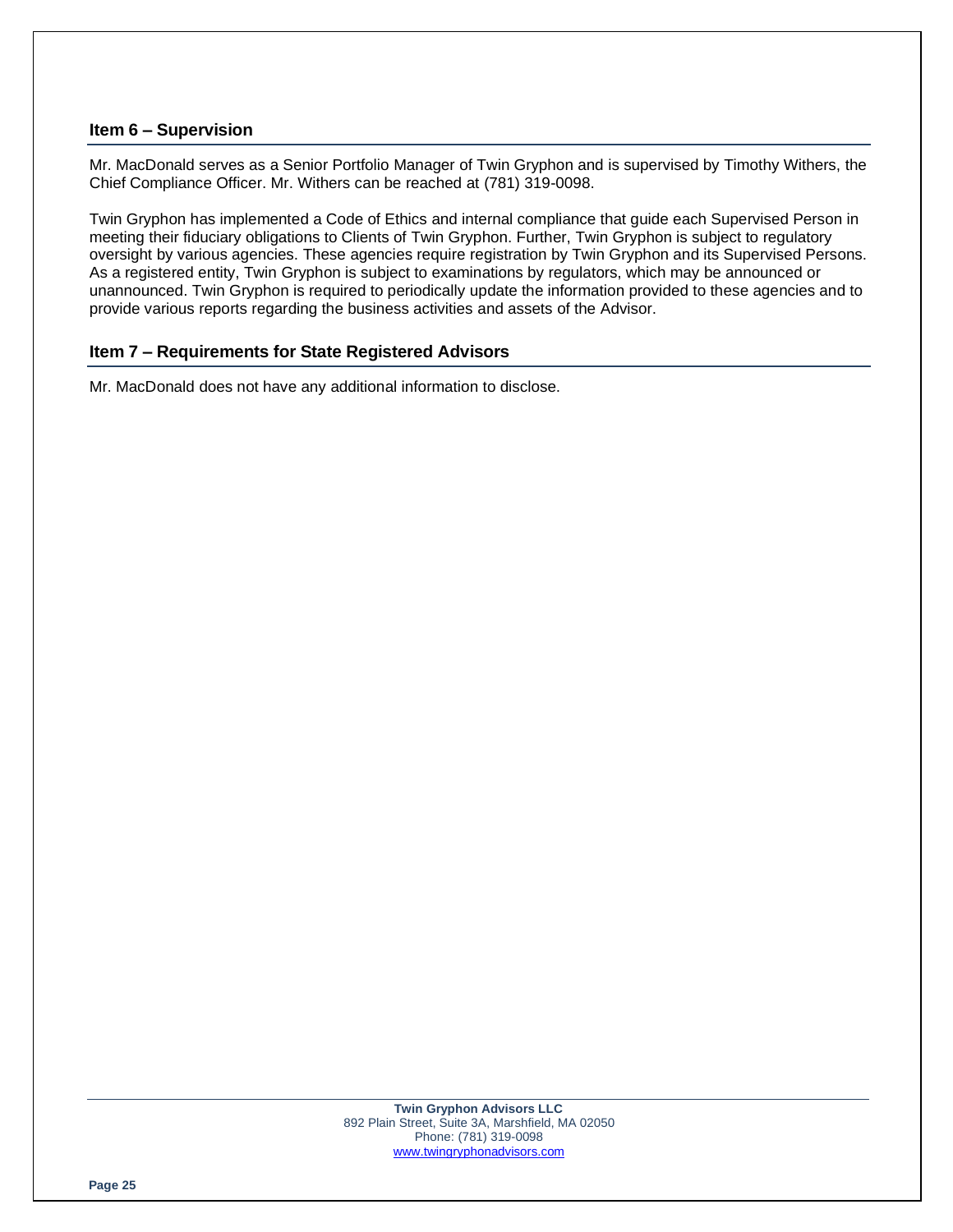# **Privacy Policy**

Effective: March 31, 2021

#### **Our Commitment to You**

Twin Gryphon Advisors LLC ("Twin Gryphon" or the "Advisor") is committed to safeguarding the use of personal information of our Clients (also referred to as "you" and "your") that we obtain as your Investment Advisor, as described here in our Privacy Policy ("Policy").

Our relationship with you is our most important asset. We understand that you have entrusted us with your private information, and we do everything that we can to maintain that trust. Twin Gryphon (also referred to as "we", "our" and "us") protects the security and confidentiality of the personal information we have and implements controls to ensure that such information is used for proper business purposes in connection with the management or servicing of our relationship with you.

Twin Gryphon does not sell your non-public personal information to anyone. Nor do we provide such information to others except for discrete and reasonable business purposes in connection with the servicing and management of our relationship with you, as discussed below.

Details of our approach to privacy and how your personal non-public information is collected and used are set forth in this Policy.

#### **Why you need to know?**

Registered Investment Advisors ("RIAs") must share some of your personal information in the course of servicing your account. Federal and State laws give you the right to limit some of this sharing and require RIAs to disclose how we collect, share, and protect your personal information. For instance, Massachusetts' Law requires that the Client "opt-in" to any sharing of information with a non-affiliated party.

#### **What information do we collect from you?**

| Driver's license number                            | Date of birth                   |
|----------------------------------------------------|---------------------------------|
| Social security or taxpayer identification number  | Assets and liabilities          |
| Name, address and phone number[s]                  | Income and expenses             |
| E-mail address[es]                                 | Investment activity             |
| Account information (including other institutions) | Investment experience and goals |

#### **What Information do we collect from other sources?**

| Custody, brokerage and advisory agreements    | Account applications and forms                         |
|-----------------------------------------------|--------------------------------------------------------|
| Other advisory agreements and legal documents | Investment questionnaires and suitability<br>documents |
| Transactional information with us or others   | Other information needed to service account            |

#### **How do we protect your information?**

To safeguard your personal information from unauthorized access and use we maintain physical, procedural and electronic security measures. These include such safeguards as secure passwords, encrypted file storage and a secure office environment. Our technology vendors provide security and access control over personal information and have policies over the transmission of data. Our associates are trained on their responsibilities to protect Client's personal information.

We require third parties that assist in providing our services to you to protect the personal information they

**Twin Gryphon Advisors LLC** 892 Plain Street, Suite 3A, Marshfield, MA 02050 Phone: (781) 319-0098 [www.twingryphonadvisors.com](http://www.twingryphonadvisors.com/)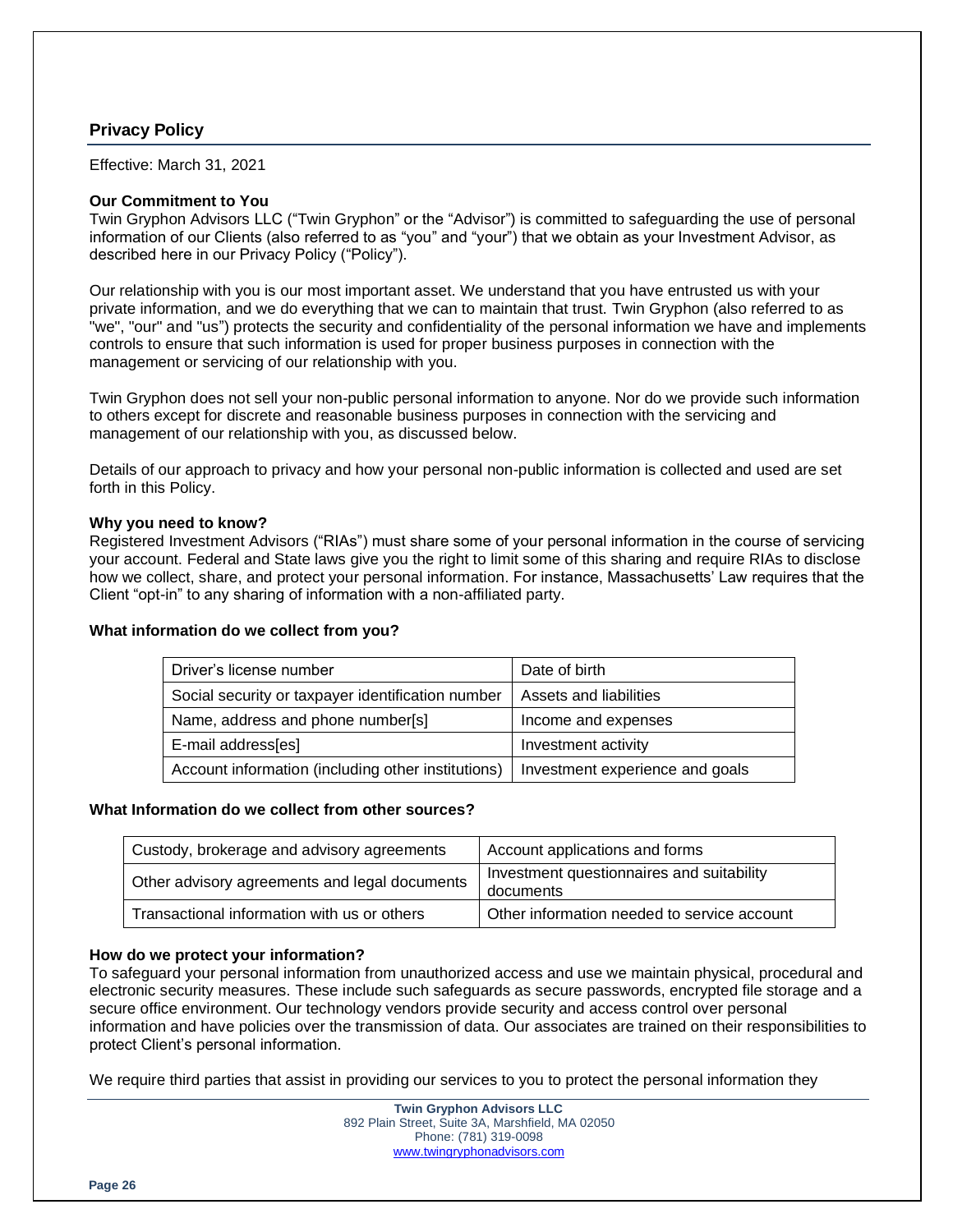receive from us.

# **How do we share your information?**

An RIA shares Client personal information to effectlively implement its services. In the section below, we list some reasons we may share your personal information.

| <b>Basis For Sharing</b>                                                                                                                                                                                                                                                                                                                                                                                                                                                                                                                                                                                                                                                                                                                                                                                                                                                           | Do we share? | Can you limit?    |
|------------------------------------------------------------------------------------------------------------------------------------------------------------------------------------------------------------------------------------------------------------------------------------------------------------------------------------------------------------------------------------------------------------------------------------------------------------------------------------------------------------------------------------------------------------------------------------------------------------------------------------------------------------------------------------------------------------------------------------------------------------------------------------------------------------------------------------------------------------------------------------|--------------|-------------------|
| <b>Servicing our Clients</b><br>With your formal "opt-in" consent, we may share non-public personal information<br>with non-affiliated third parties [such as your custodian, accountant[s], and/or<br>attorney[s], herein the Client's "Service Providers"] as necessary for us to provide<br>agreed upon services to you. We may also be required to share your non-public<br>personal information, with securities regulators that govern our business. In such<br>instances, the Advisor will obtain written consent from the Client to "opt-in" to such<br>sharing. Please see Massachusetts regulations below.<br>Twin Gryphon shares Client information with Purshe Kaplan Sterling Investments,<br>Inc. ("PKS"). This sharing is due to the oversight PKS has over certain Supervised<br>Persons of the Advisor. You may also contact us at any time for a copy of the PKS | Yes          | No.               |
| Privacy Policy.                                                                                                                                                                                                                                                                                                                                                                                                                                                                                                                                                                                                                                                                                                                                                                                                                                                                    |              |                   |
| <b>Marketing Purposes</b><br>Twin Gryphon does not disclose, and does not intend to disclose, personal<br>information with non-affiliated third parties to offer you services. Certain laws may<br>give us the right to share your personal information with financial institutions<br>where you are a customer and where Twin Gryphon or the client has a formal<br>agreement with the financial institution. We will only share information for<br>purposes of servicing your accounts, not for marketing purposes.                                                                                                                                                                                                                                                                                                                                                              | No.          | <b>Not Shared</b> |
| <b>Authorized Users</b><br>Your non-public personal information may be disclosed to you and persons that<br>we believe to be your authorized agent[s] or representative[s].                                                                                                                                                                                                                                                                                                                                                                                                                                                                                                                                                                                                                                                                                                        | Yes          | Yes               |
| <b>Information About Former Clients</b><br>Twin Gryphon does not disclose and does not intend to disclose, non-public<br>personal information to non-affiliated third parties with respect to persons who are<br>no longer our Clients.                                                                                                                                                                                                                                                                                                                                                                                                                                                                                                                                                                                                                                            | No           | <b>Not Shared</b> |

# **State-specific Regulations**

|  | In response to a Massachusetts law, the Client must "opt-in" to share non-public personal<br>information with non-affiliated third parties before any personal information is disclosed. Client<br>Massachusetts   opt-in is obtained through the Client's execution of authorization forms provided by third<br>parties, by executing an Information Sharing Authorization Form, or by other written consent by<br>the Client, as appropriate and consistent with applicable laws and regulations. |
|--|-----------------------------------------------------------------------------------------------------------------------------------------------------------------------------------------------------------------------------------------------------------------------------------------------------------------------------------------------------------------------------------------------------------------------------------------------------------------------------------------------------|
|--|-----------------------------------------------------------------------------------------------------------------------------------------------------------------------------------------------------------------------------------------------------------------------------------------------------------------------------------------------------------------------------------------------------------------------------------------------------------------------------------------------------|

# **Changes to our Privacy Policy**

We will send you a copy of this Policy annually for as long as you maintain an ongoing relationship with us. Periodically we may revise this Policy, and will provide you with a revised policy if the changes materially alter the previous Privacy Policy. We will not, however, revise our Privacy Policy to permit the sharing of non-public personal information other than as described in this notice unless we first notify you and provide you with an opportunity to prevent the information sharing.